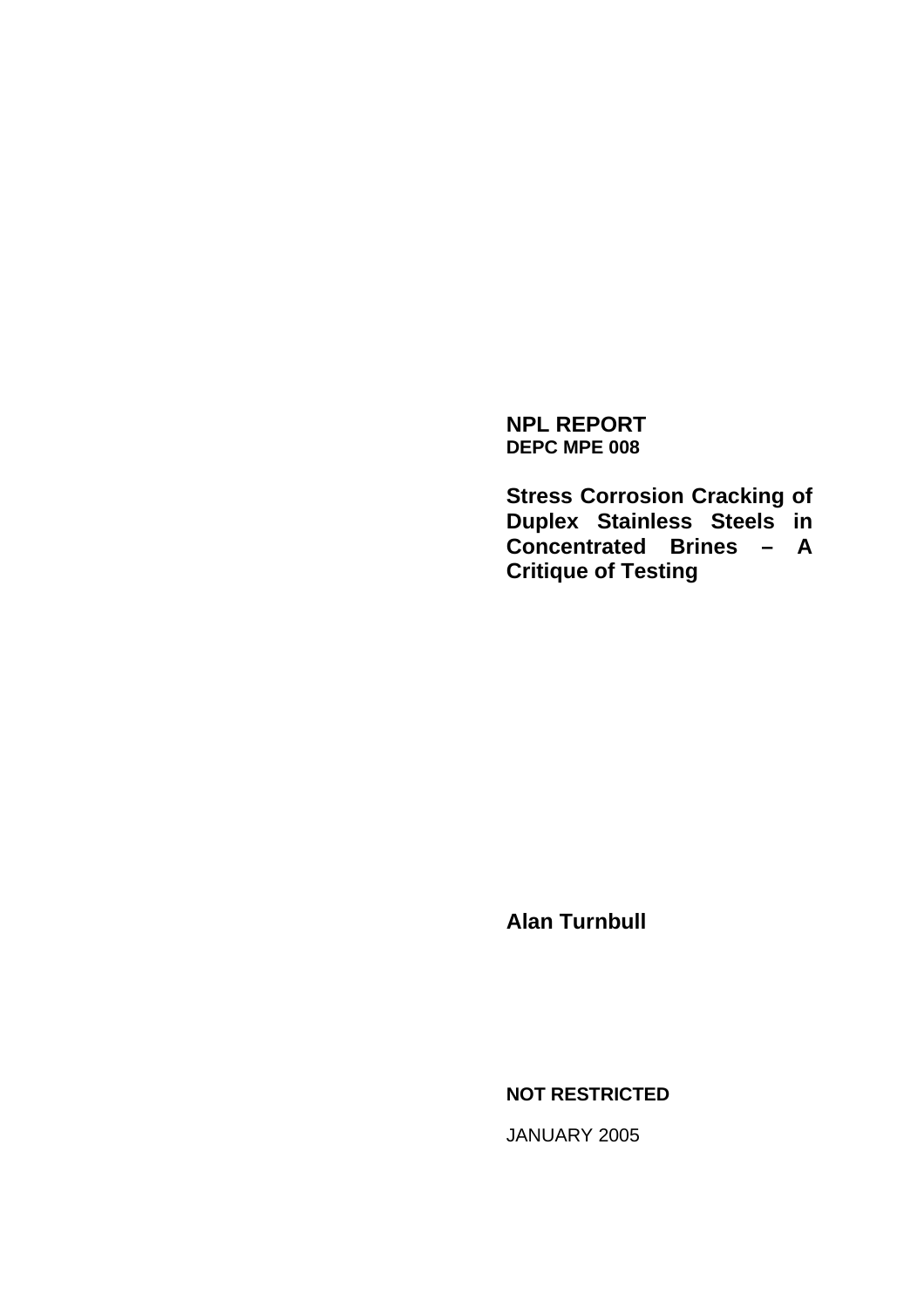# Stress Corrosion Cracking of Duplex Stainless Steels in Concentrated Brines – A Critique of Testing

Alan Turnbull Engineering and Process Control Division

# **ABSTRACT**

A critical evaluation has been made of methods for testing susceptibility of duplex stainless steels to stress corrosion cracking in concentrated salt solutions relevant to oil and gas production. Testing in submerged conditions in concentrated salts and also under evaporation conditions is discussed. Recommendations for future work are proposed.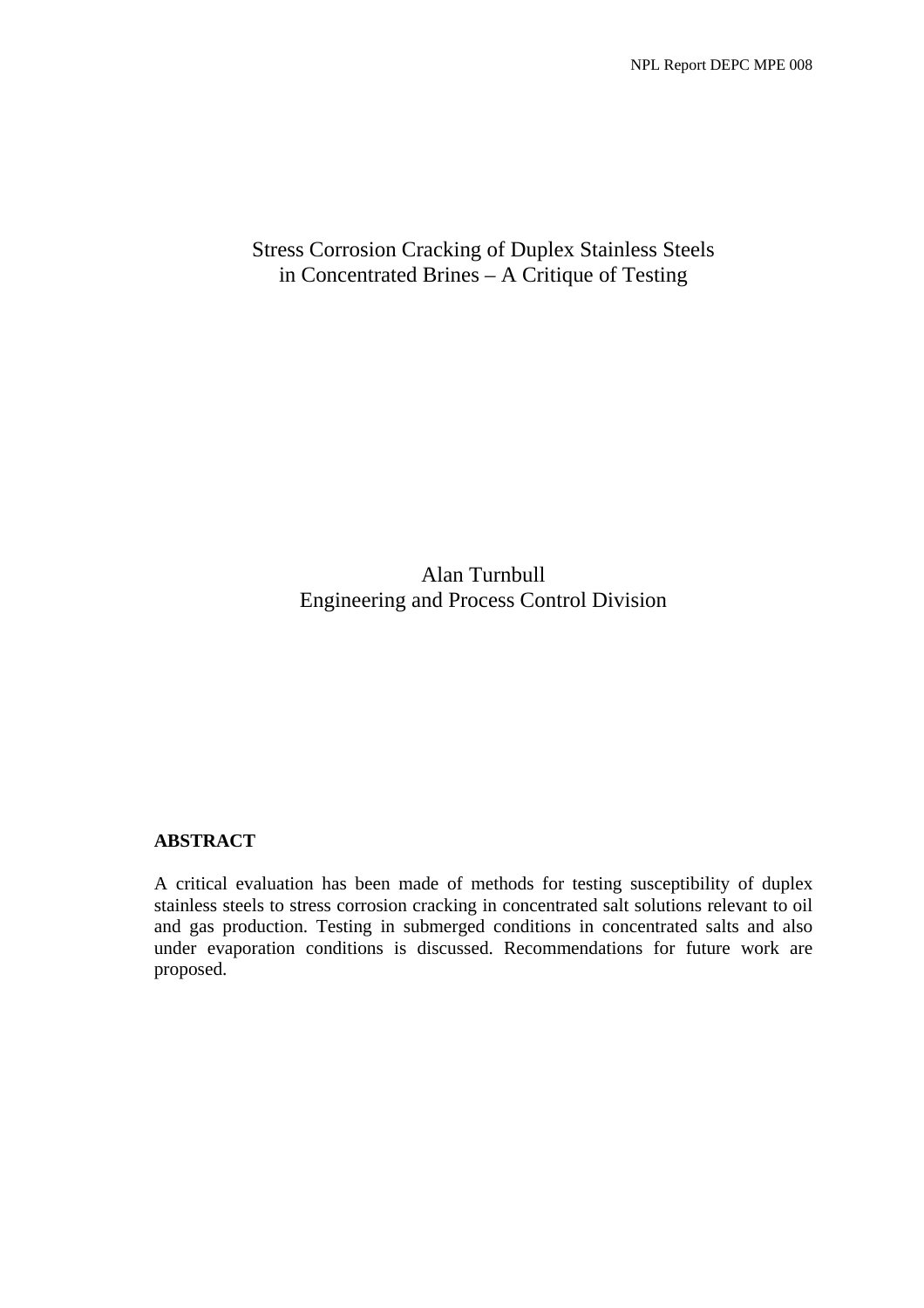## © Crown copyright 2005 Reproduced with the permission of the Controller of HMSO and Queen's Printer for Scotland

#### ISSN 1744-0262

## National Physical Laboratory Hampton Road, Teddington, Middlesex, TW11 0LW

Extracts from this report may be reproduced provided the source is acknowledged and the extract is not taken out of context.

.

We gratefully acknowledge the financial support of the UK Department of Trade and Industry (National Measurement System Policy Unit)

Approved on behalf of the Managing Director, NPL, by Dr M G Gee, Knowledge Leader, Materials Performance Team authorised by Director, Engineering and Process Control Division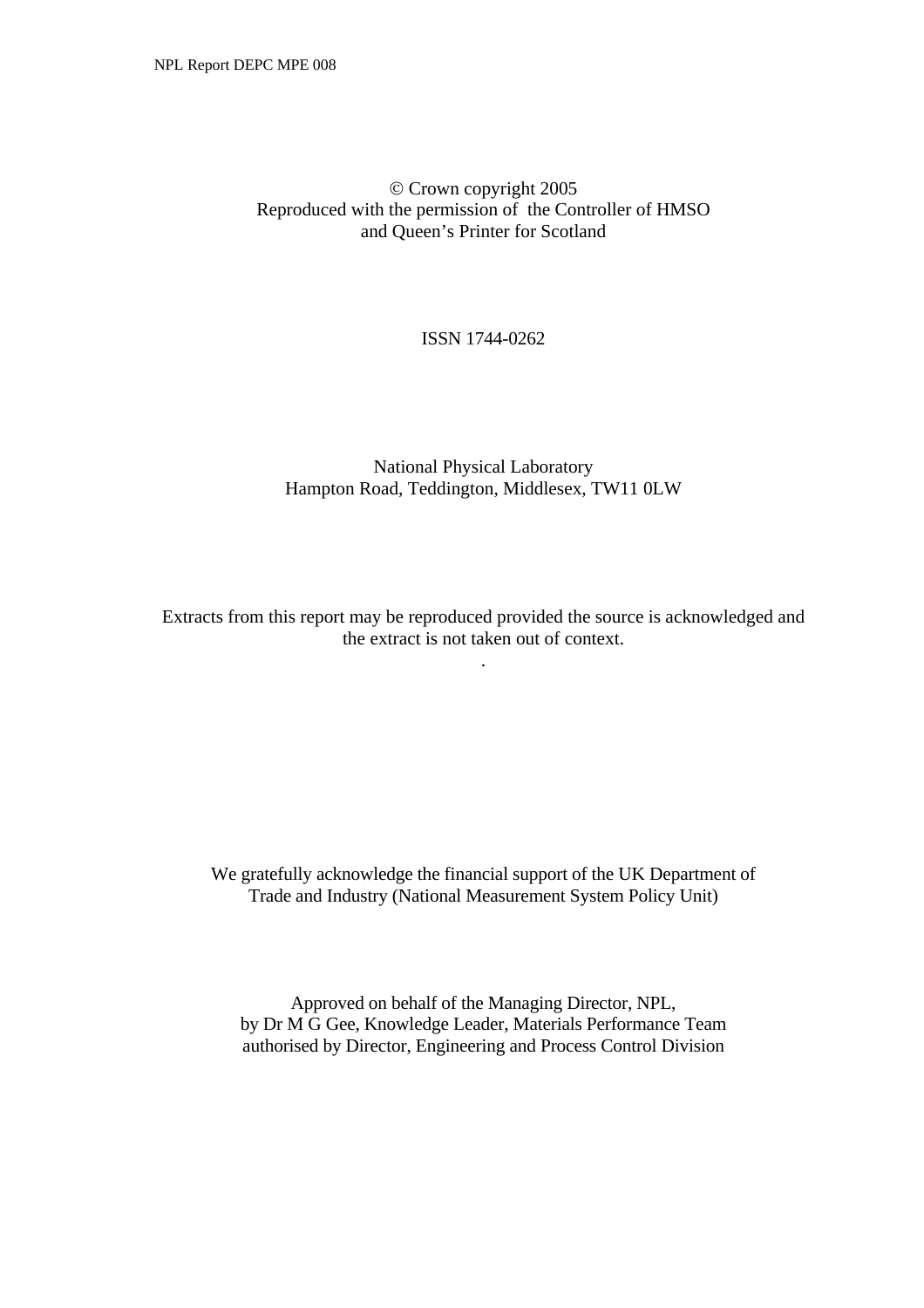# **CONTENTS**

| $\mathbf{1}$     |                                                             |    |
|------------------|-------------------------------------------------------------|----|
|                  | STRESS CORROSION CRACKING ASSOCIATED WITH COMPLETION<br>1.1 |    |
|                  | FLUIDS.                                                     |    |
|                  | CHLORIDES - INTERNALLY INITIATED CRACKING  1<br>1.2         |    |
|                  | 1.3                                                         |    |
|                  | 1.4                                                         |    |
| $\mathbf{2}$     |                                                             |    |
|                  | 2.1                                                         |    |
|                  | 2.2                                                         |    |
|                  | 2.2.1                                                       |    |
|                  | 2.2.2.                                                      |    |
| 3                |                                                             |    |
|                  | 3.1                                                         |    |
|                  | 3.2                                                         |    |
|                  | 3.3                                                         |    |
| $\boldsymbol{4}$ |                                                             | 20 |
| 5                |                                                             |    |
| 6                |                                                             | 21 |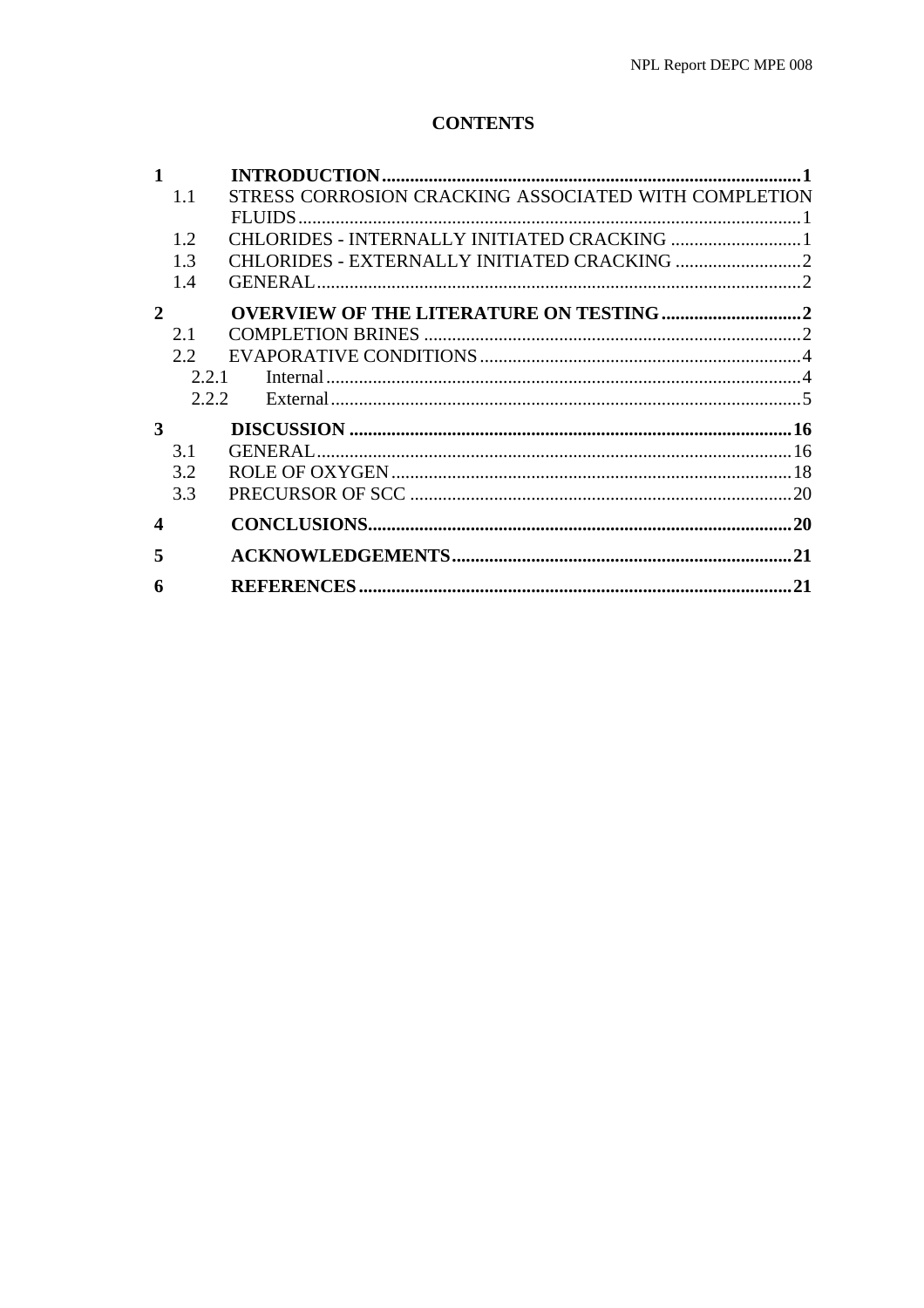# <span id="page-4-0"></span>**1 INTRODUCTION**

Stress corrosion cracking (SCC) in concentrated salt solutions has resulted in a number of failure incidents in offshore oil and gas production<sup>1-3</sup>. 'Leak before break' occurred and safety was not compromised. The high temperatures associated with topside, about 130  $^{\circ}$ C, and downhole conditions, up to 200  $^{\circ}$ C, suggest chloride stress corrosion cracking as the likely mechanism. Failure associated with completion brines would seem readily avoidable by control of oxygen level and use of inhibitors. However, where the concentrated solution derives from evaporation of seawater or of formation water (unforeseen in the latter case) the uncontrolled nature of this and uncertainty in the relevance of laboratory testing has proved more of a concern.

## 1.1 STRESS CORROSION CRACKING ASSOCIATED WITH COMPLETION FLUIDS

The completion fluids in the annulus are most often based on chlorides or bromides of Ca, Na, K and Zn with an inhibitor/oxygen scavenger commonly used but "ecofriendly" caesium, potassium and sodium formates have also been adopted. A typical annulus completion fluid might contain  $0.12 \text{ kg}/1$  (11.9 M) of CaCl<sub>2</sub>. Problems are perceived to be experienced in these conditions only where there is significant oxygen ingress or possibly decomposition of inhibitor/scavenger to provide an additional  $reactant^3$ .

# 1.2 CHLORIDES - INTERNALLY INITIATED CRACKING

In view of the significance of the HSE safety report<sup>1</sup>, the comments in that report are reproduced verbatim, where appropriate.

'Some observations suggest that cracks initiated beneath deposited chlorides left by evaporated formation waters. Reduction of pressure on passing level control valves (LCVs) resulted in water evaporation, creating a chloride supersaturated liquor in the downstream flow. This led to localised deposition of chlorides. This could be exacerbated by the physical layout of the local pipework (close coupled orthogonal bends, hard Tees). Failures were highly localised. Each occurred where a pressure drop, which caused water flash with chloride concentration and salt deposition, coincided with a weld.'

The composition of formation water will vary according to the particular field. Examples of the chemistry of fields in varied locations are given in Appendix 1. Notably, Ca and Mg levels are often quite different and this will significantly influence the chemistry under evaporative conditions. The relevant partial pressure of gases can be defined in relation to the well but by implication of the pressure drop resulting in vaporisation of the water, the actual partial pressures will be lower. Problems have been experienced in conditions where oxygen is believed to be absent or at least very low in concentration $1,2$ .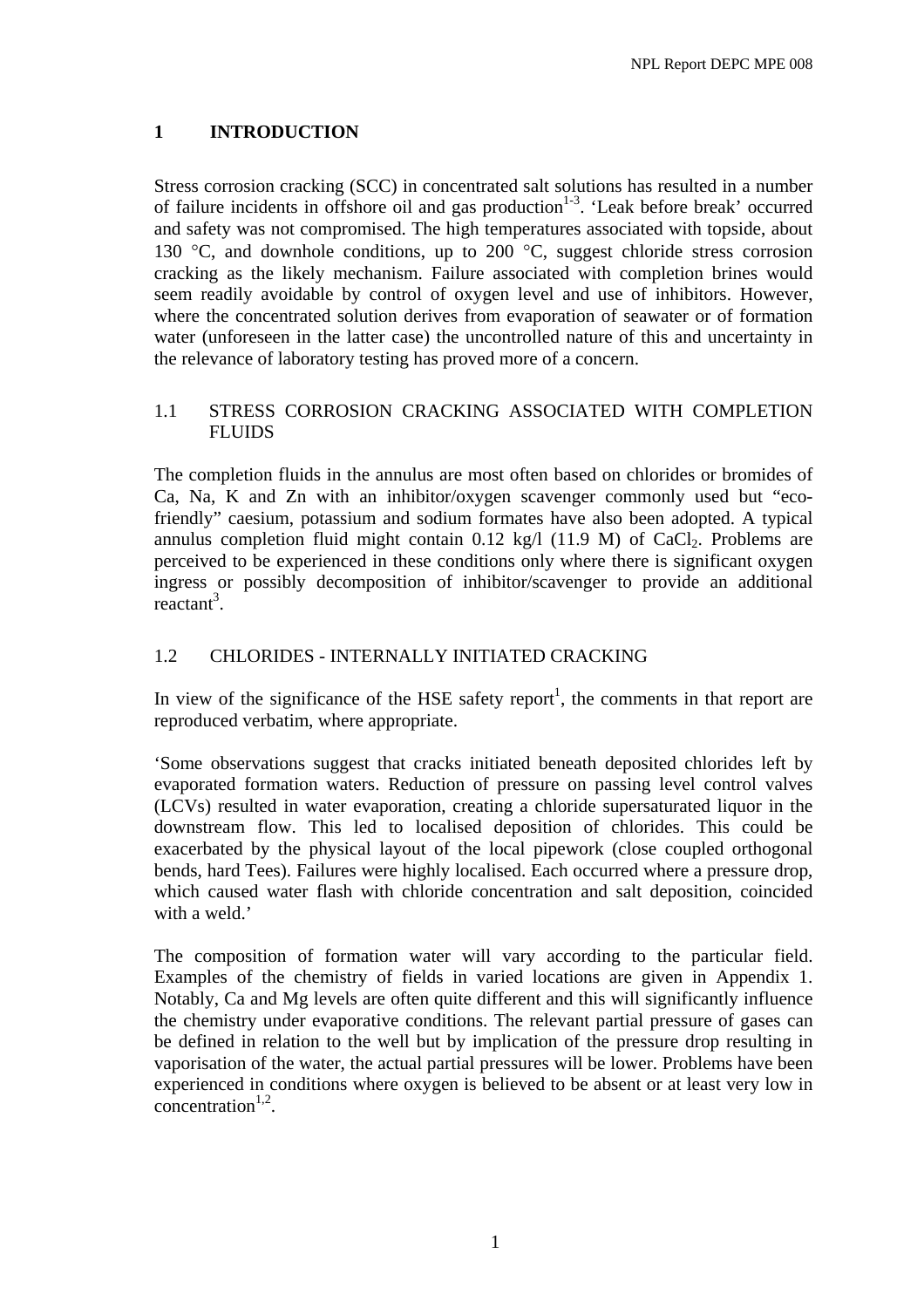## <span id="page-5-0"></span>1.3 CHLORIDES - EXTERNALLY INITIATED CRACKING

'External cracks of pipework initiated within pipe support trunnions where seawater (e.g. from deluge testing) entered the support tubulars through small vent holes provided for fabrication. These holes were not sealed after installation. The internal surfaces of the supports, particularly attachment weld areas, were not protected by paint or other coating. Evaporation of the seawater gradually concentrated the chloride solutions if the seawater was unable to drain away.

Cracks developed where these highly concentrated chloride solutions were in direct contact with the welds of support plates (i.e. high stress areas) and where temperatures were elevated. The cracks propagated through the process pipework until containment was lost.'

## 1.4 GENERAL

Depending on the field chemistry and partial pressures of gaseous species, duplex stainless steel (22 Cr and 25 Cr) or super martensitic stainless steel (13 Cr steel) may be used for the tubulars and topside pipework. Stress corrosion cracking of 22 Cr steel has been reported in all of the conditions above under specific conditions and for 25 Cr duplex stainless steel downhole in the annulus and under wet insulation<sup>2</sup>. The SMSS would be anticipated to be less resistant than these materials though there is no published report of service cracking as yet.

In a number of the cases of failures under evaporative conditions reported by the HSE, the point of failure was at, or adjacent to, welds with no apparent detrimental metallurgical structures. There were no clearly defined 'metal' initiation sites (e.g. pits, crevices) other than proximity of welding. Stress corrosion cracking has also occurred in 22 Cr re-heater tubes with no welds, associated with scratches on the tube surface. Cold-work has also been implicated in failure of a 25 Cr tubing.

Externally initiated cracking occurred in locations open to atmospheric oxygen. Internally initiated cracking, however, occurred in extremely low oxygen environments. The levels are estimated to be a few parts per billion or less. Subsequent laboratory tests (reference not reported by HSE) have not identified a threshold for oxygen levels below which cracking does not occur. However, the time taken to initiate cracking is extended at lower oxygen levels.

An underpinning issue is the relevance of laboratory testing. The purpose of this overview is to critically evaluate the different approaches to testing for these varied service conditions.

# **2 OVERVIEW OF THE LITERATURE ON TESTING**

# 2.1 COMPLETION BRINES

For completion brines, this is comparatively straightforward insofar as the environment is essentially well-defined. There is evidence that with certain scavenger/inhibitor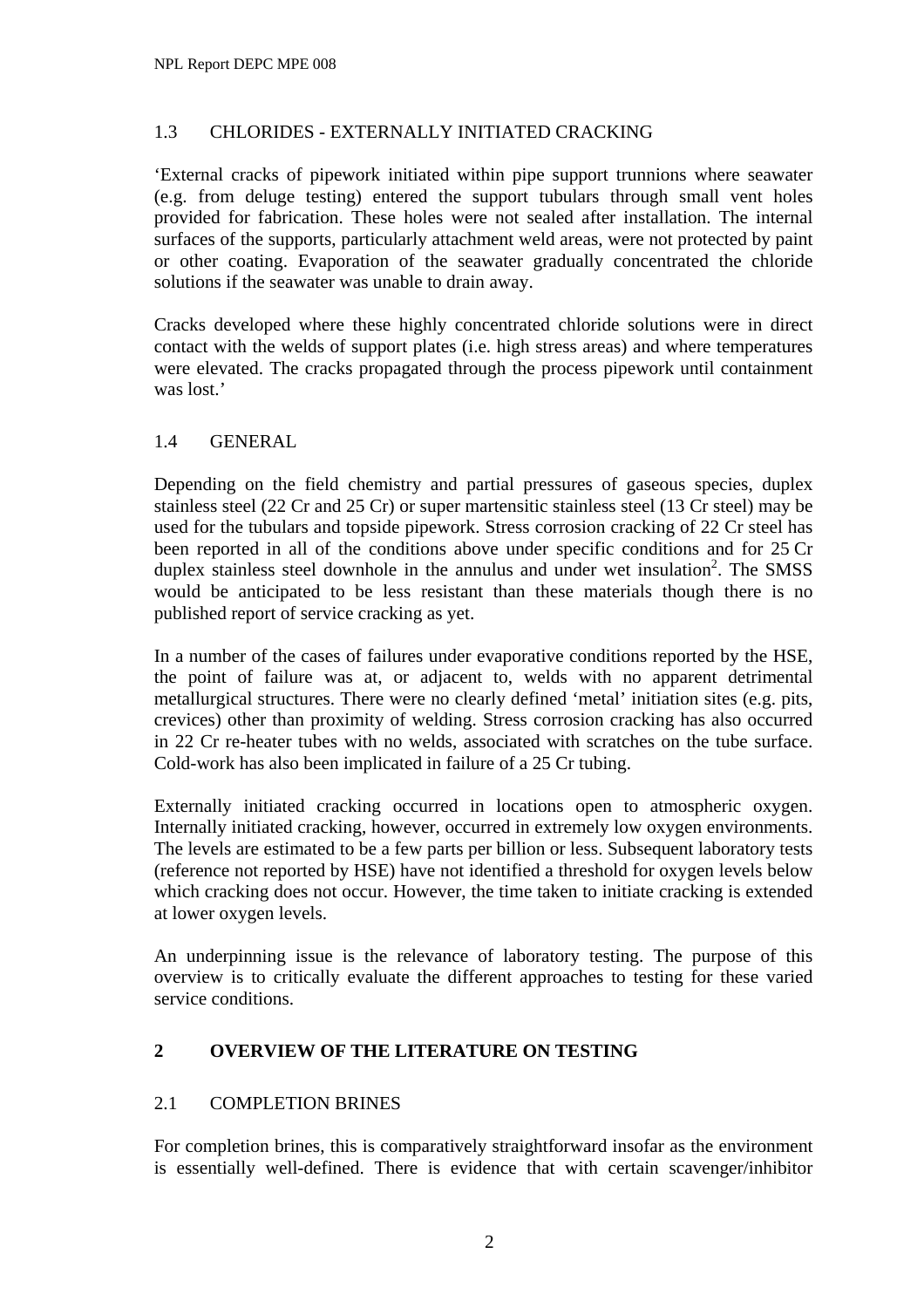combinations (NaSCN/NH<sub>4</sub>HSO<sub>3</sub>) decomposition at temperature can lead to generation of H2S. The temperature will determine whether autoclave or conventional glassware facilities are required. Examples of boiling points for various fluids are shown<sup>4,5</sup> in Figure 1.



Figure 1. Solubilities (lower line) and boiling points (upper line) of chloride solutions with shaded area representing ambient pressure conditions<sup>4,5</sup>

Clearly, in laboratory testing, any system should be fully deaerated prior to connecting the test gas. The primary issue is often to define and maintain levels of oxygen when examining its impact on SCC. In both autoclave and atmospheric pressure testing this is best achieved by continuous passage of a relevant gas mixture through the solution with the water content maintained by a condenser system. For autoclave conditions, the gas output is via the condenser with a pressure relief valve just down stream and set so that the relief pressure is just below that for the sealed system. This will allow a continuous passage of gas, thus compensating for any loss of oxygen due to reaction.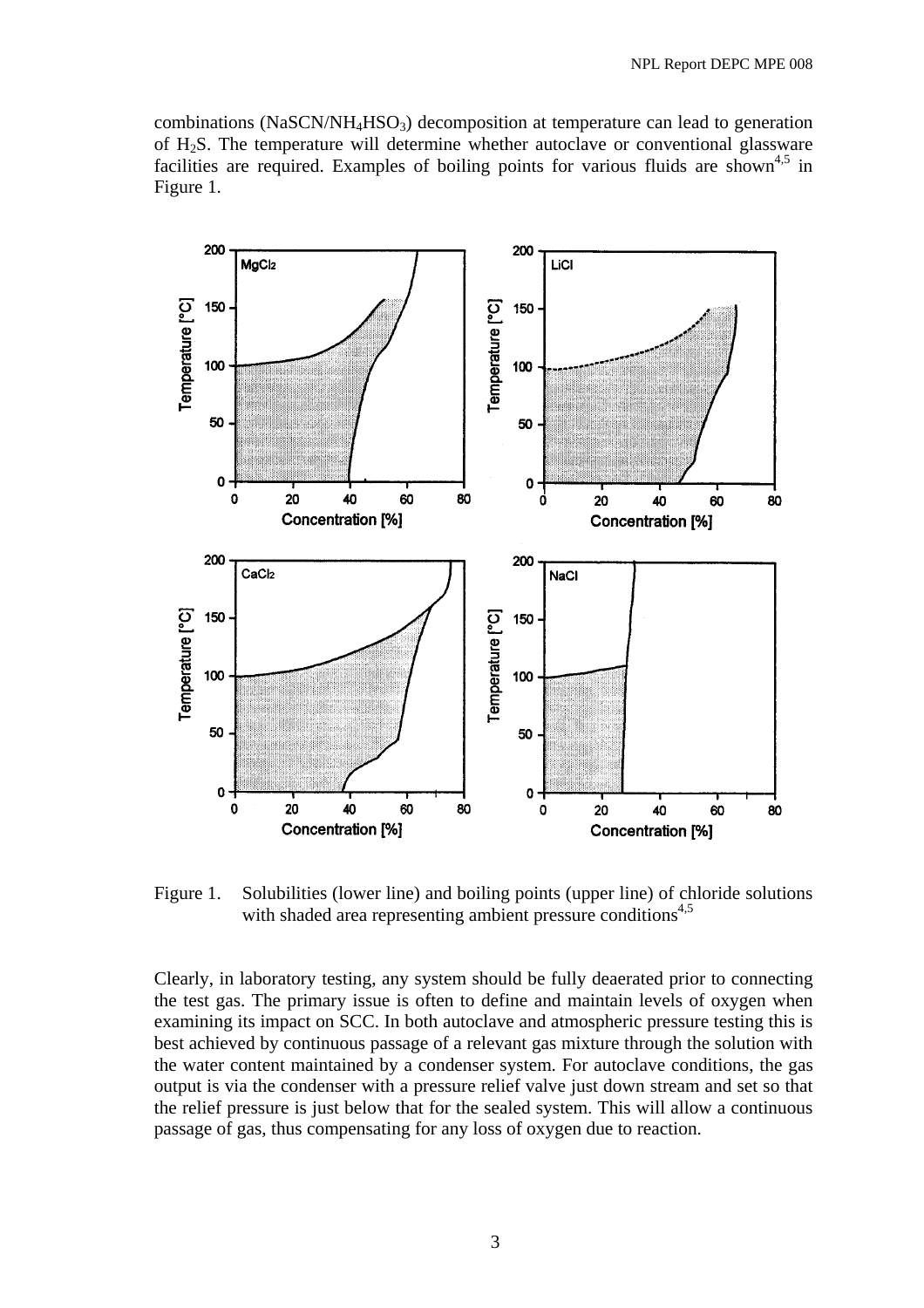<span id="page-7-0"></span>Measurement of oxygen in this system with concentrated solutions is difficult though feasible. However, in a well-controlled system with gas flow-through, it is reasonable to assume equilibrium conditions. The challenge is to define the time to achieve such conditions. For stress corrosion studies over 30 days this may not be so critical but for electrochemical measurements of short duration it is more important. The time to achieve subsequent uniform equilibrium conditions will depend on the solution volume, the interfacial area between gas and liquid, and the rate of solution mixing. A large diameter vessel with the same volume will charge up quicker than a smaller diameter vessel. Solution stirring also helps and is advisable also for autoclave testing in avoiding temperature gradients. The use of fritted discs to generate lots of small bubbles and enhance the interfacial area is not recommended because of salt plugs so standard tubing such as 6.35 mm tubing would often be adopted. In the absence of direct measurement of oxygen concentration an estimate of the time to steady state for the system could be made with a platinum electrode. Here the platinum electrode would be polarised into the diffusion limiting regime for oxygen reduction. This would be obscured by hydrogen ion reduction in the concentrated brine so it is necessary to undertake a reference test in neutral pH, relatively dilute, solution. The time to attain the steady state current under diffusion limiting conditions would be determined.

It should be noted that the oxygen concentration in solution will decrease with temperature due to decreasing solubility but there is no effect of the salt concentration on the solubility. Confusion often arises because the *concentration* of oxygen decreases with salt concentration. However, the *activity* of oxygen does not change. It is the activity that is relevant in defining solubility and reaction kinetics.

# 2.2 EVAPORATIVE CONDITIONS

Evaporative conditions present a bigger challenge in laboratory representation because of the varied origin of the process in service. This could involve washing of the topside decks with seawater, testing of seawater fire protection systems, dripping of seawater, vaporisation of internal formation fluids.

# **2.2.1 Internal**

In the case of internal environment fluctuations, the temperature may not vary significantly in the sense of a cooling effect as with seawater spray since it is usually a pressure drop, or run-down, that induces the vaporisation. However, in the former the associated partial pressure of the gases may not be known. The pressure drop may occur at a level control valve. From the viewpoint of boiling of the aqueous phase, it is the vapour pressure that is important. That will drop along with the total pressure and induce a net transfer of water molecules from the aqueous phase to the gas phase until such time as the concentration of the solution attains a value such that the boiling point of the concentrated solution is greater than the internal temperature. For formation waters relatively low in Ca and Mg, it may lead to complete drying out. It is important to establish the relative boiling point temperature for the field chemistry and identify the frequency with which pressure drops occur. Any information on the drop in total pressure during such an excursion would help to define the test conditions for laboratory simulation. It is also not clear what happens in a flowing system; is there a region of stagnation that sustains the salt concentration for a period? The indication from the HSE report<sup>1</sup> is that salt crusts were observed.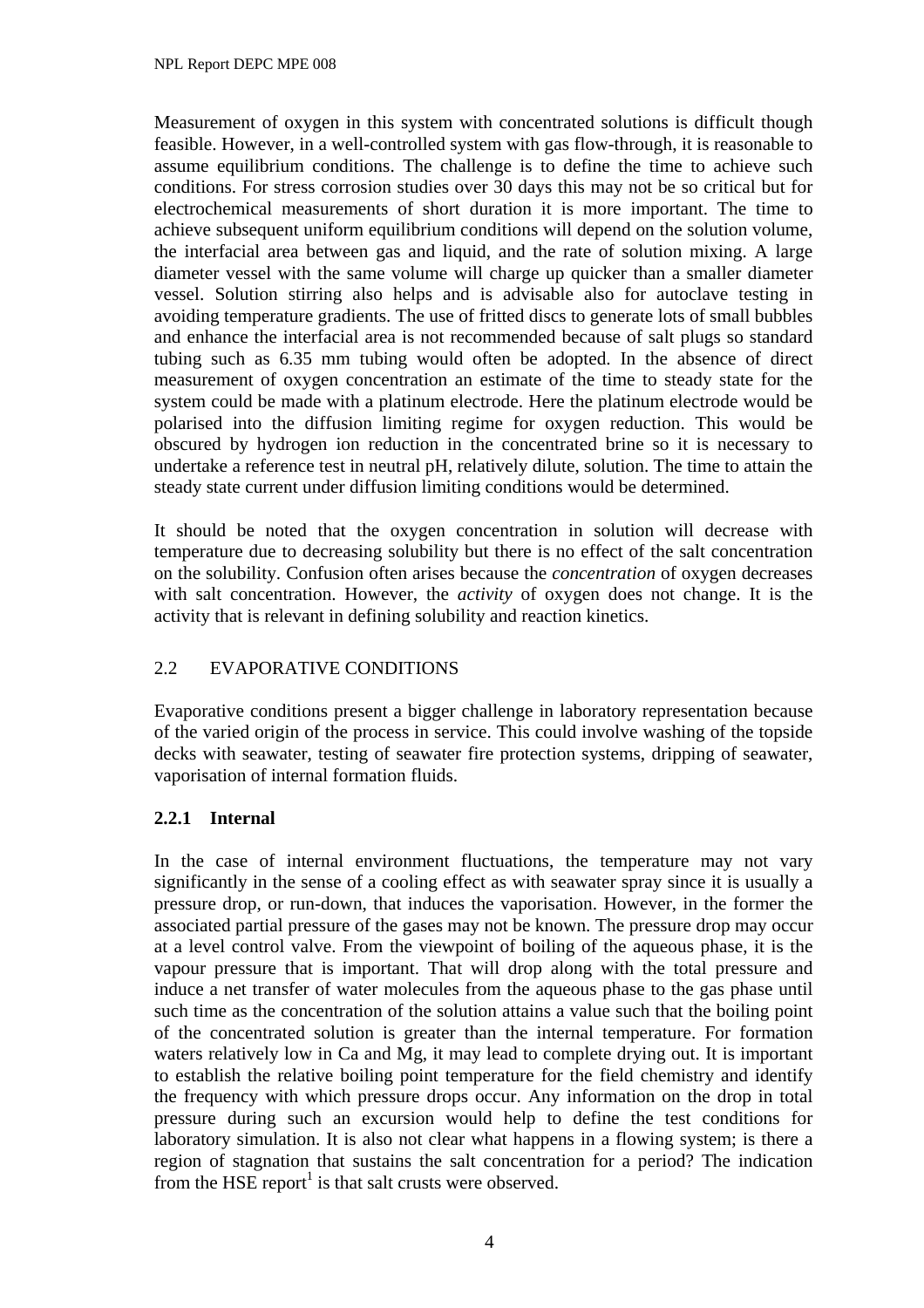<span id="page-8-0"></span>Laboratory simulation may involve simply testing in an autoclave at the test temperature<sup>6</sup>. The basic field chemistry would simply be concentrated up to a manageable amount, sufficient to cause dissolution of all salts at the test temperature. To be conservative, the partial pressure of gases associated with normal operation conditions would represent a worst case. However, in the case of  $CO<sub>2</sub>$  it may well be the case that this has modest impact because the pH in the solution may become dominated by ionic strength effects, particularly if the Ca and/or Mg concentration in the base solution are significant, as salts of these cations are known to cause a significant lowering of pH when concentrated. This may outweigh any effect of dissolved  $CO<sub>2</sub>$  in such cases. The role of  $H_2S$  in the overall process is less clear, the assumption has often been made that it is not a dominant factor for field failures under these conditions. This needs to be verified.

The challenge in this set-up may be associated with the type of specimen used and problems of crevice corrosion. This may occur at roller points in 4-point bend testing or at the restraining fixtures if using C-rings for example. The effect of such crevice corrosion may be to lower the potential of the specimen and indirectly sacrificially protect the highly strained region. Overcoming this is a challenge as it can be difficult to protect in the crevice regions. An artificial crevice can be created around the strained region by tape or other means. The issue will be repeatability and the arbitrariness of it. Nevertheless, in the absence of any artificial crevice, reasonable results were reported by Huizinga et al<sup>6</sup>, using both 4-point bend and C-ring tests in concentrated formation water with a pH of about 3.4. It was shown that failure of UNS S31803 could occur in the absence of oxygen at the test temperature of 140  $^{\circ}$ C with 2 bar CO<sub>2</sub>. A salt concentration greater than 6 M was considered necessary for cracking, corresponding to about 50% evaporation. In the oxygen-free case, very little corrosion attack was found associated with the cracks.

An important question is the extent to which actual salt deposits form in service or whether the solution simply concentrates. The former could lead to restricted mass transfer, similar to under-deposit attack and a crevice arrangement might seem pertinent. It would be preferable to try to simulate service conditions more effectively. However, any evaporation test usually involves a change of temperature rather than pressure and some innovative thinking is required if the pressure is to be cycled in a controlled manner. A simpler approach may be to undertake alternate immersion at constant temperature of both metal and solution.

# **2.2.2 External**

In the case of external exposure to seawater, the wetting and drying "cycle" is wholly irregular and the associated fluctuation in temperature in service unknown. The latter will be completely different for a washing/spraying situation compared with a dripping source. It may be of interest to set up a test with a pipe with a controlled internal temperature at 130 °C and assess the impact on the external surface temperature of varying wetting procedures.

The highly variable nature of the overall process means that a laboratory test has to have a degree of arbitrariness about it but should be designed to discriminate materials and to be just conservative for fitness for service purposes. A single laboratory test may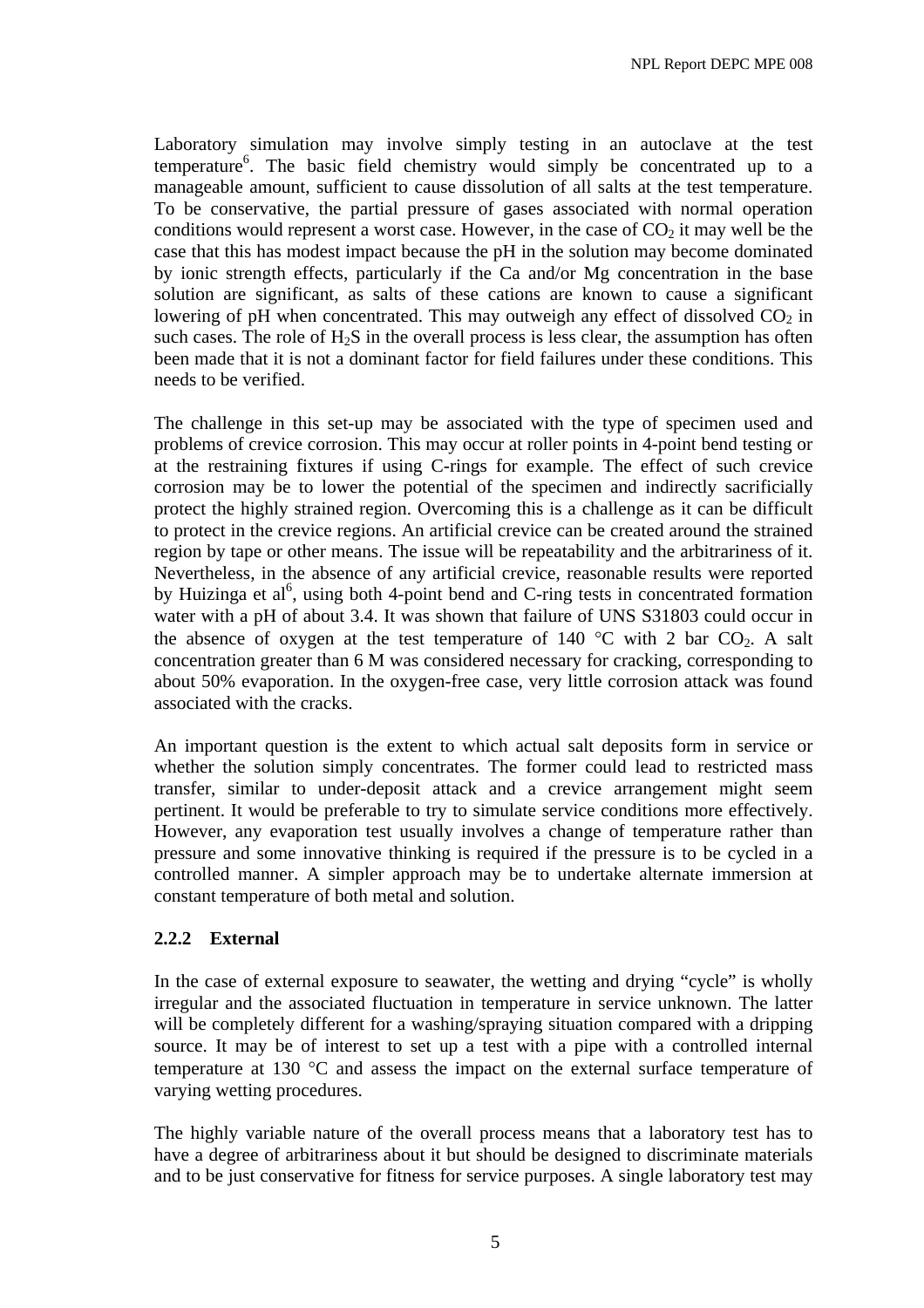fulfil the former but not the latter requirement. There is also the issue of encrusted salts hygroscopically absorbing water vapour from the atmosphere.

From the viewpoint of stress corrosion cracking the factors of relevance would be:

wetting and drying cycle; salt concentration/composition attained, including calcareous scales; extent of washing off deposits (under-deposit corrosion issue); oxygen reduction especially in latter stages of drying; temperature fluctuation.

These are all interrelated.

The generic approaches to laboratory simulation have involved mainly testing in a simulated concentrated solution or intermittent wetting of the surface with seawater (dripping or spraying).

#### 2.2.1.1 *Concentrated solution*

Here, a solution deemed to represent the concentrated solution at the metal surface is prepared and tests under fully submerged conditions undertaken. Crevice corrosion issues as discussed in Section 3.2.1 are relevant here also. Clearly, salt deposition is not reproduced with the associated scaling effects nor is the possible role of oxygen in the drying out stage. The latter may be less relevant in simulated concentrated seawater because of the acidity generated by the  $Mg^{2+}$  cation at high concentrations. Reduction of hydrogen ions would then be the dominant cathodic reaction (but see 3.2). It is important to recognise that the hydrolysis constant for  $Mg^{2+}$ , and for  $Ca^{2+}$ , is small. It is not the hydrolysis of these cations that leads to acidification. The lowering of the pH is related to the increased activity coefficient of the hydrogen ion in concentrated salts due to the increased ionic strength of the solution.

The use of a concentrated seawater has been explored by Sintef<sup>7</sup> using the apparatus of Figure 2 with the stress just above yield for the material. The authors used a solution (Table 1) that corresponded to reduction of the liquid phase of about 60:1 by evaporation of seawater. By inference of their testing temperatures in an ambient pressure system, it can be assumed that the boiling point was about 140 °C. The pH was about 4.0 at 20 °C, which is to be expected at this concentration (typically 4 M MgCl<sub>2</sub> gives a pH of 4) but decreased to between 1.6-2.5 at 100 °C. It is not indicated how the pH was measured at 100 °C. A modest lowering of the solution pH is expected with increase in temperature because the ionisation constant for water decreases with temperature, so that neutral pH would be lower than 7 in pure water. However, the decrease at 100 °C would be modest and could not explain the unusually large decrease measured for the salt solution. The specimen was loaded to yield.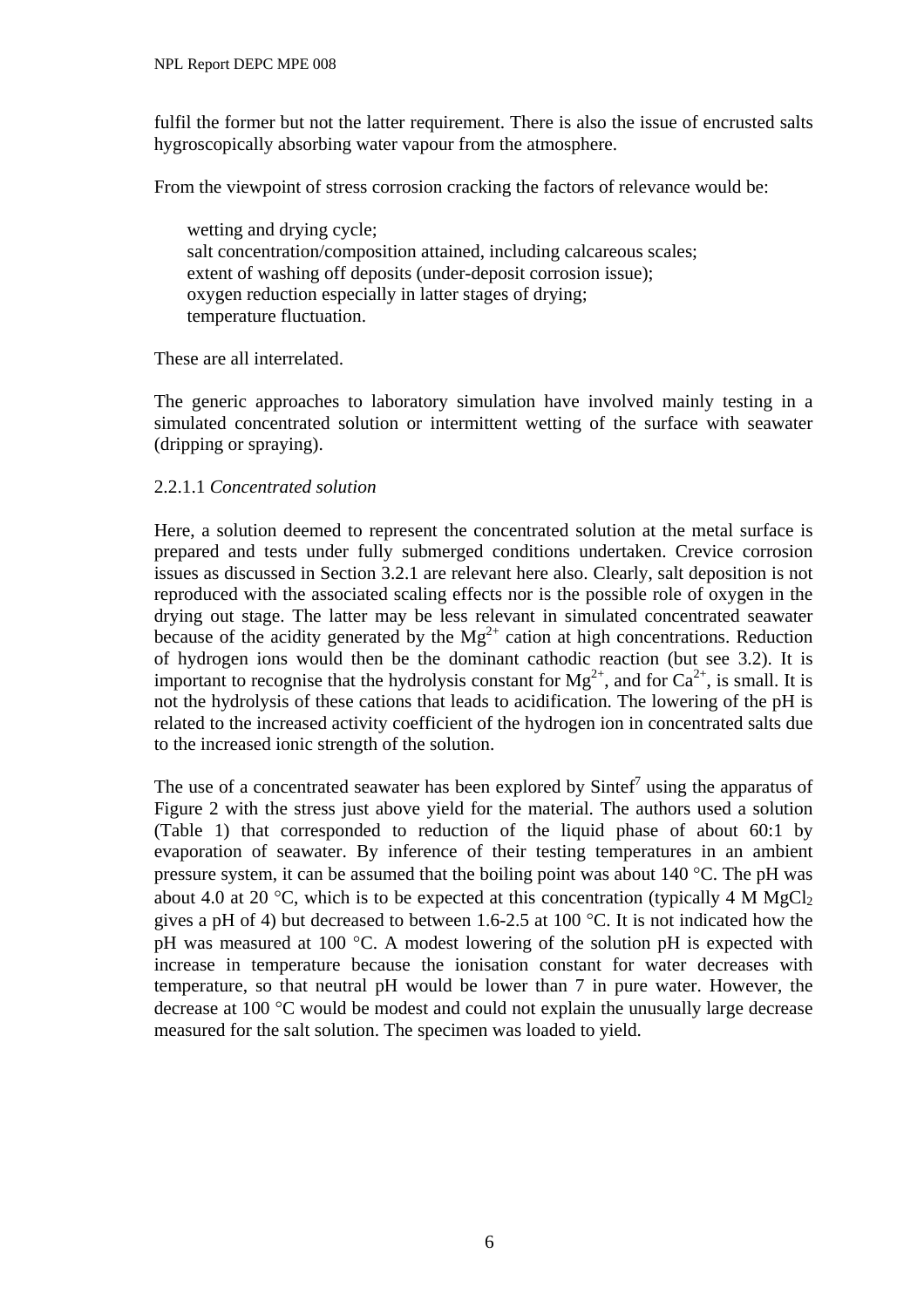| . .<br>., |  |
|-----------|--|
| ×         |  |

| Units | <b>NaCl</b> | MgCl <sub>2</sub> | Na <sub>2</sub> SO <sub>4</sub> | KCl  | CaCl <sub>2</sub> | $Cl-$ | $SO_4^2$     | $Mg^{2+}$             | $Na+$ | T<br>л | $Ca^{2+}$ |
|-------|-------------|-------------------|---------------------------------|------|-------------------|-------|--------------|-----------------------|-------|--------|-----------|
| M/1   |             | 4.52              | 0.23                            | 0.49 | 0.003             | 9.52  | ሰ ንን<br>J.44 | $\overline{a}$<br>4.7 | 0.44  | 0.49   | 0.005     |
| g/L   |             | 4.3               | 31.1                            | 36.2 | 0.36              | 355   | 21.1         | 115.9                 | 10.1  | 19.2   | 0.2       |

**Composition of seawater concentrated by evaporation7**



Figure 2. Arrangement for C-ring testing in concentrated seawater solution<sup>7</sup>

The test is essentially a ranking test in a concentrated solution and gives comparable ranking to the drop evaporation test. It might be expected to generate quite repeatable and reproducible results, provided the crevice problem is satisfactorily resolved, as indicated in Figure 3. All tests here were conducted with unwelded material.



Figure 3. Time to failure as function of temperature in concentrated seawater solution<sup>7</sup>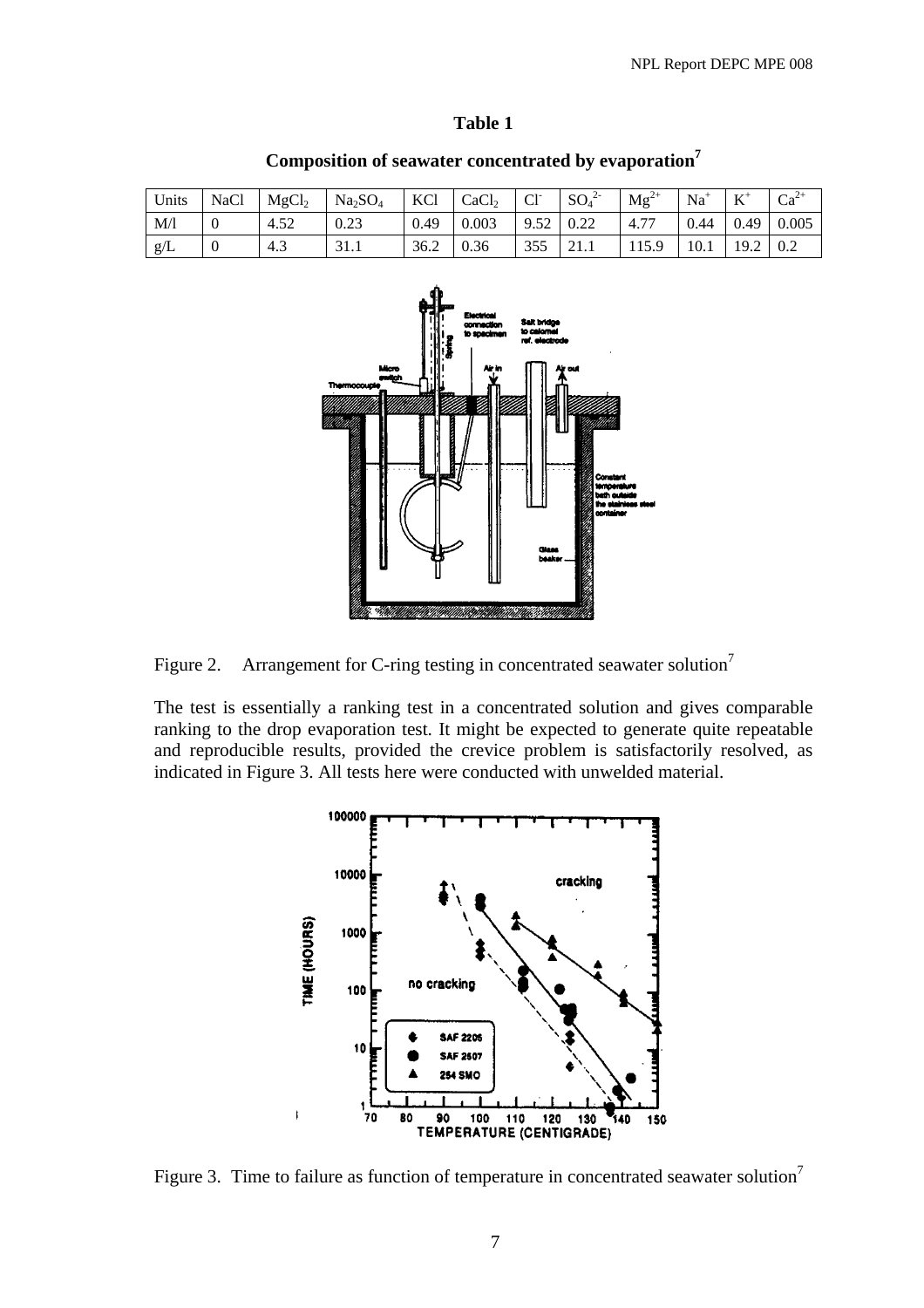The authors claim the scatter in the time to failure was small compared with the drop evaporation test and other methods reported in the literature. However, the authors' results clearly demonstrated that this is a much more severe test than the drop evaporation test, with much shorter time to failure. Hence, a reduced scatter is not unexpected. It is not clear why the conditions should actually be more severe than the drop evaporation test as the temperature in the latter is apparently quite high unless it is a transient dilution effect in the latter case. As described below, the temperature was quite high but measurements were not made directly on the wetted surface.

Jergelius-Pettersson et al<sup>5</sup> also explored the use of concentrated seawater, in this case by evaporating to 1/25 of the original volume of ASTM D1141 seawater. Their analysis yielded 66.7 g/l Na<sup>+</sup>, 15.6 g/l K<sup>+</sup>, 17.0 g/l Mg<sup>2+</sup>, 0.2 g/l Ca<sup>2+</sup> and 209 g/l Cl<sup>-</sup>. No values for sulphate were reported nor was the pH of the final solution. The majority of the calcium was considered to have precipitated. The results should be compared with Table 1 with the  $Mg^{2+}$  notably lower and the Na<sup>+</sup> higher. On the basis of their analysis, the authors then made up a solution for SCC testing by dissolving 168 g/l NaCl, 30 g/l KCl, 66 g/l MgCl<sub>2</sub> and 0.4 g/l CaCl<sub>2</sub> and then adjusting the pH to 2. The SCC tests were performed at the boiling point of 107 °C. It is not clear why the adjustments to the concentration were made or why the pH was set to a value of 2. The SCC tests gave the expected ranking of the three alloys tested (UNS S32304, S31803 and S32750).

However, the authors noted that testing in chlorides of Ca, Li and of Mg on their own did not always give consistent behaviour depending on the concentration and temperature and emphasised the need to test in more relevant environments.

#### 2.2.1.2 *Drop evaporation*

Avesta developed a method for studying the SCC of steel under evaporation conditions which was referred to as the drop evaporation test<sup>8,9</sup>. A sodium chloride solution is dripped onto and evaporated on a horizontally mounted specimen under constant tensile load. In general, the solution is dripped through a vertical glass capillary (typically, ID 0.4 mm, OD 4.0 mm) terminating 10 to 15 mm above the specimen. This is exemplified by Figure 4.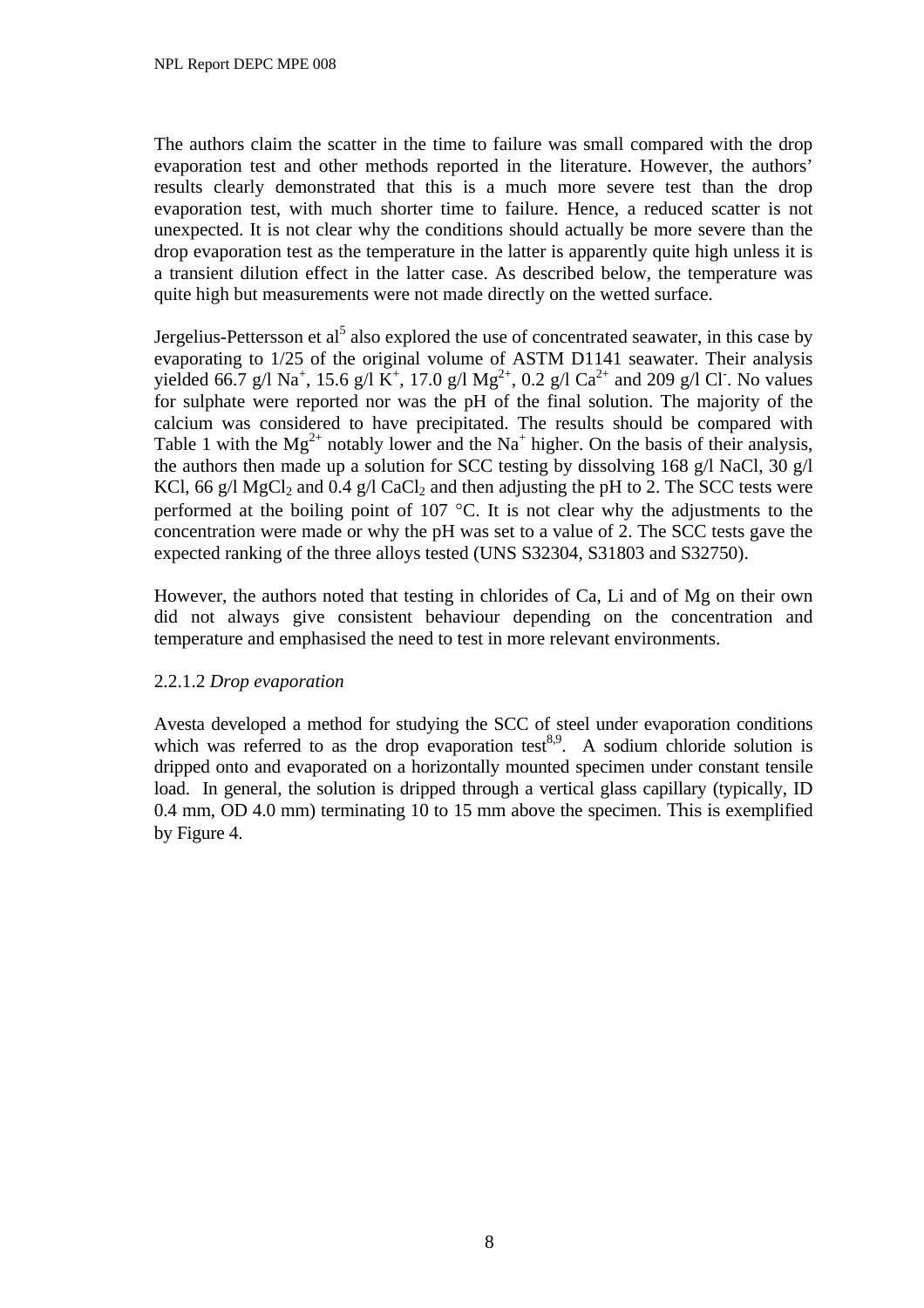

Figure 4. Illustration of drop evaporation test<sup>9</sup>

The current to the specimen is adjusted to ensure that each drop evaporates completely before the next drop. Typical temperature variation is shown in Figure 5.



Figure 5. Typical time variation of temperature in response to dripping of 0.1 M NaCl onto heated specimen in drop evaporation test<sup>9</sup>.

The waisted region of the specimen acts not only to increase the stress but also the resistance so that the temperature will be proportionally higher relative to the adjacent region of the specimen. The material is heated by passing an electrical current through the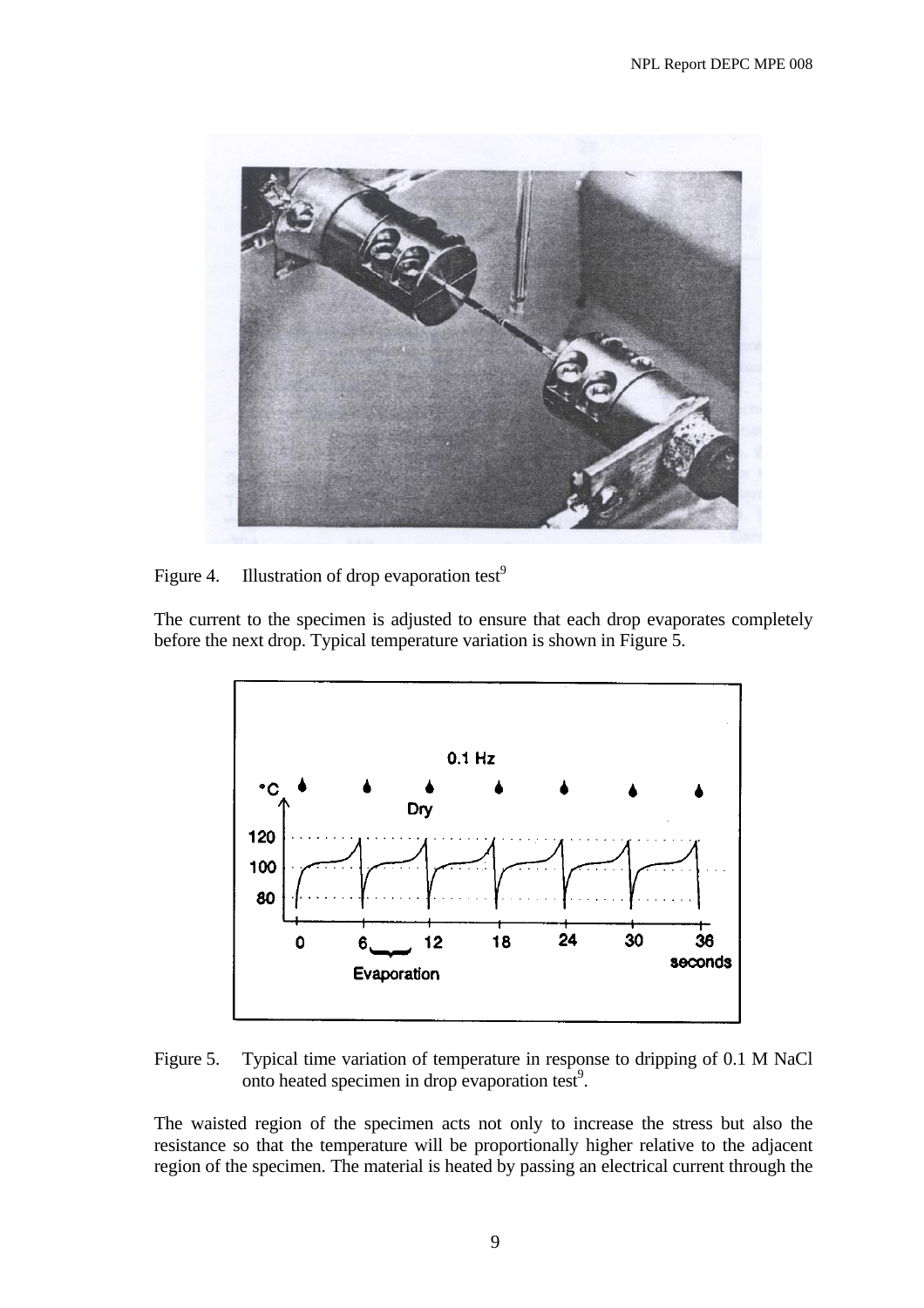specimen. Time to fracture at a certain stress level is used as a measure of the susceptibility to SCC of the specimen material. The Avesta technique has since been adopted with some modification as a MTI test method<sup>10</sup>. Cihal<sup>11</sup> has also conducted tests similar to that of Avesta. Subsequent work at  $NPL^{12}$  led to an improvement of the basic method, leading to an ISO standard<sup>13</sup>.

The primary distinction between the different approaches relates to the surface temperature measurement before the onset of dripping and the time of application of load. The distinction is summarised in Table 2. The use of 40 drops/min in the MTI test results in significantly lower mean temperature unless adjustment is made to the applied current. This is not indicated in the MTI method and tests at NPL on a 2304 DSS did not show any susceptibility to cracking with this drop rate in contrast to that observed for 6 drops/min.

# **Table 2**

## **Comparison of key features in drop-evaporation testing**

| Avesta                                                                      |  |  |  |  |  |  |
|-----------------------------------------------------------------------------|--|--|--|--|--|--|
| Set-up T=300°C (contact therm.); 10 drops/min (peristaltic pump)            |  |  |  |  |  |  |
| Load defined in relation to 0.2% $\sigma_{v}$ at 200°C                      |  |  |  |  |  |  |
| Load <i>before</i> wetting                                                  |  |  |  |  |  |  |
| 0.1 M NaCl                                                                  |  |  |  |  |  |  |
| Electropolished samples                                                     |  |  |  |  |  |  |
| <b>MTI-5 Test</b>                                                           |  |  |  |  |  |  |
| As Avesta but 40 drops/min.                                                 |  |  |  |  |  |  |
| Ostrava (Cihal)                                                             |  |  |  |  |  |  |
| Set-up T - unspecified; 10 drops per minute (gravity fed)                   |  |  |  |  |  |  |
| Procedure not specified in detail.                                          |  |  |  |  |  |  |
| <b>NPL(ISO 15324)</b>                                                       |  |  |  |  |  |  |
| Set-up T=300°C (wax/paint "calibrated" contact thermometer); 10 drops/min   |  |  |  |  |  |  |
| (gravity fed)                                                               |  |  |  |  |  |  |
| Load defined in relation to 0.2% $\sigma_{\rm v}$ at 100°C                  |  |  |  |  |  |  |
| Load <i>after</i> wetting;                                                  |  |  |  |  |  |  |
| Current increased by 25% after dripping started to ensure drying out but to |  |  |  |  |  |  |
| avoid too high a temperature initially.                                     |  |  |  |  |  |  |
| 0.1 M NaCl (seawater optional)                                              |  |  |  |  |  |  |
| Finish optional; ground finish acceptable                                   |  |  |  |  |  |  |

Contact thermometers are inappropriate for reliable measurement at high temperature because they draw heat away from the specimen in the measurement process. Using temperature sensitive waxes and paints it is possible to compare the measurement using contact thermometer with more accurate measures. In measurements at NPL, at 300  $^{\circ}$ C as measured by a contact thermometer, the actual temperature was 500 °C. With load before wetting adopted also for the Avesta and MTI methods, this could lead to quite erroneous results due to preliminary yielding of the specimen. Once wetting is obtained, the temperature range is usually quite modest (typically 90  $\degree$ C to about 120  $\degree$ C) and errors in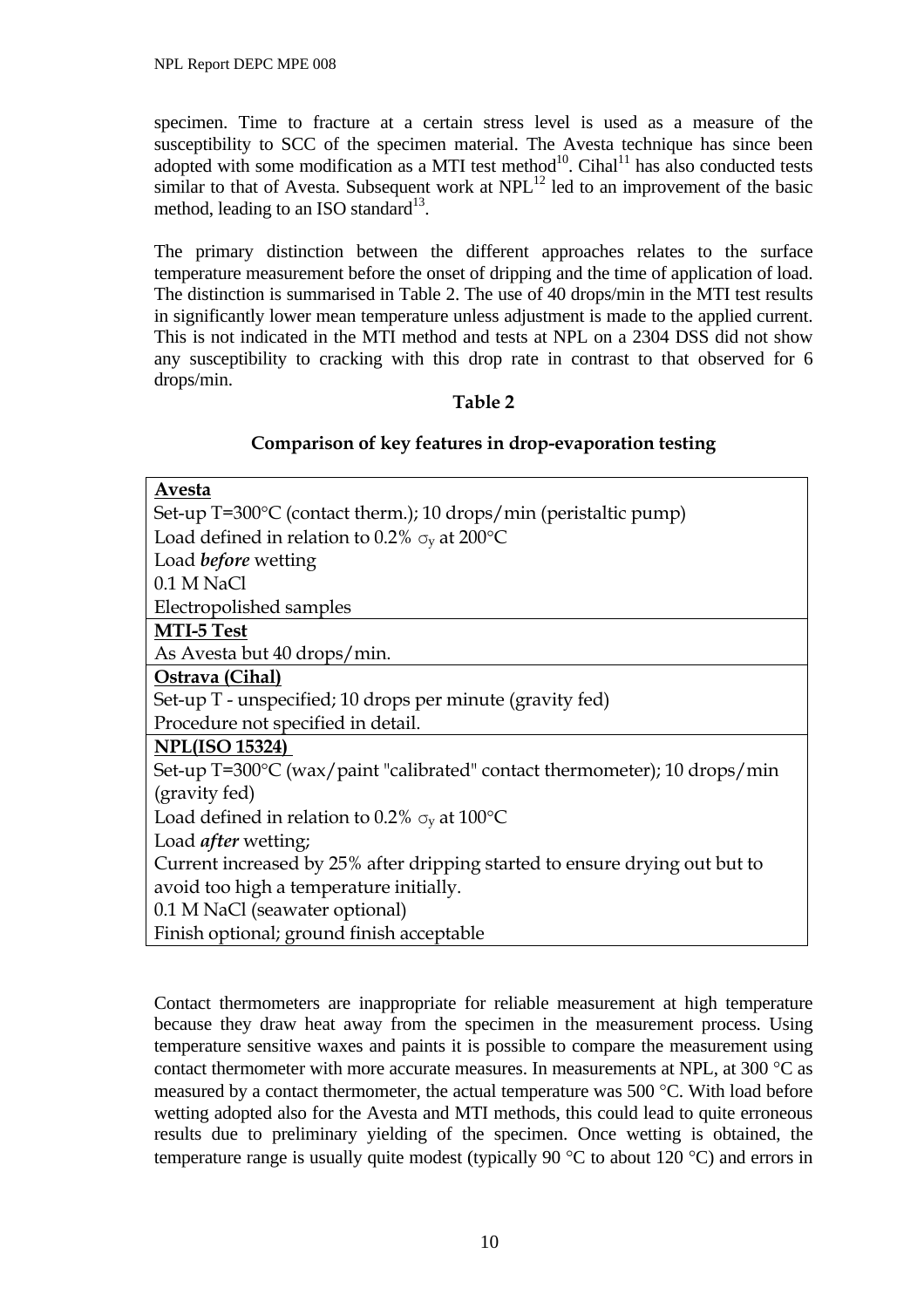temperature measurement less significant. Most of these tests are based on 0.1 M NaCl and are designed as a sorting test but the ISO standard does allow for testing in seawater.

There is no ideal method of measuring the temperature during dripping of the solution. Optical methods can be used but are uncertain due to the changing emissivity and small size of the sample in its gauge length. The use of a contact thermometer at these lower temperatures is satisfactory for giving an indication when applied for short intervals but can still produce errors, the extent of which will depend on the location of the probe. In testing cylindrical specimens each drop of solution normally flows along the specimen onto one of the shoulders of the specimen. The presence of a probe can retain the drop in the centre of the gauge length and thus greatly reduce the temperature whilst the probe is in position. If measurements are made in the wet zone, the presence of the probe, even for a short period, can cause the behaviour of the solution drops to change and markedly alter the surface temperature. Nevertheless, the temperature of the specimen at the dry edge of the specimen can be monitored occasionally with a calibrated probe.

Provided the test conditions are well controlled, materials can be discriminated with respect to their resistance to SCC. An example of results for a 22Cr DSS steel from Cihal<sup>11</sup> is shown in Figure 6.



Figure 6 Example of test results for a DSS in drop evaporation testing using 0.1 M  $NaCl<sup>11</sup>$ 

Further examples from NPL, including unpublished work, are shown in Figure 7.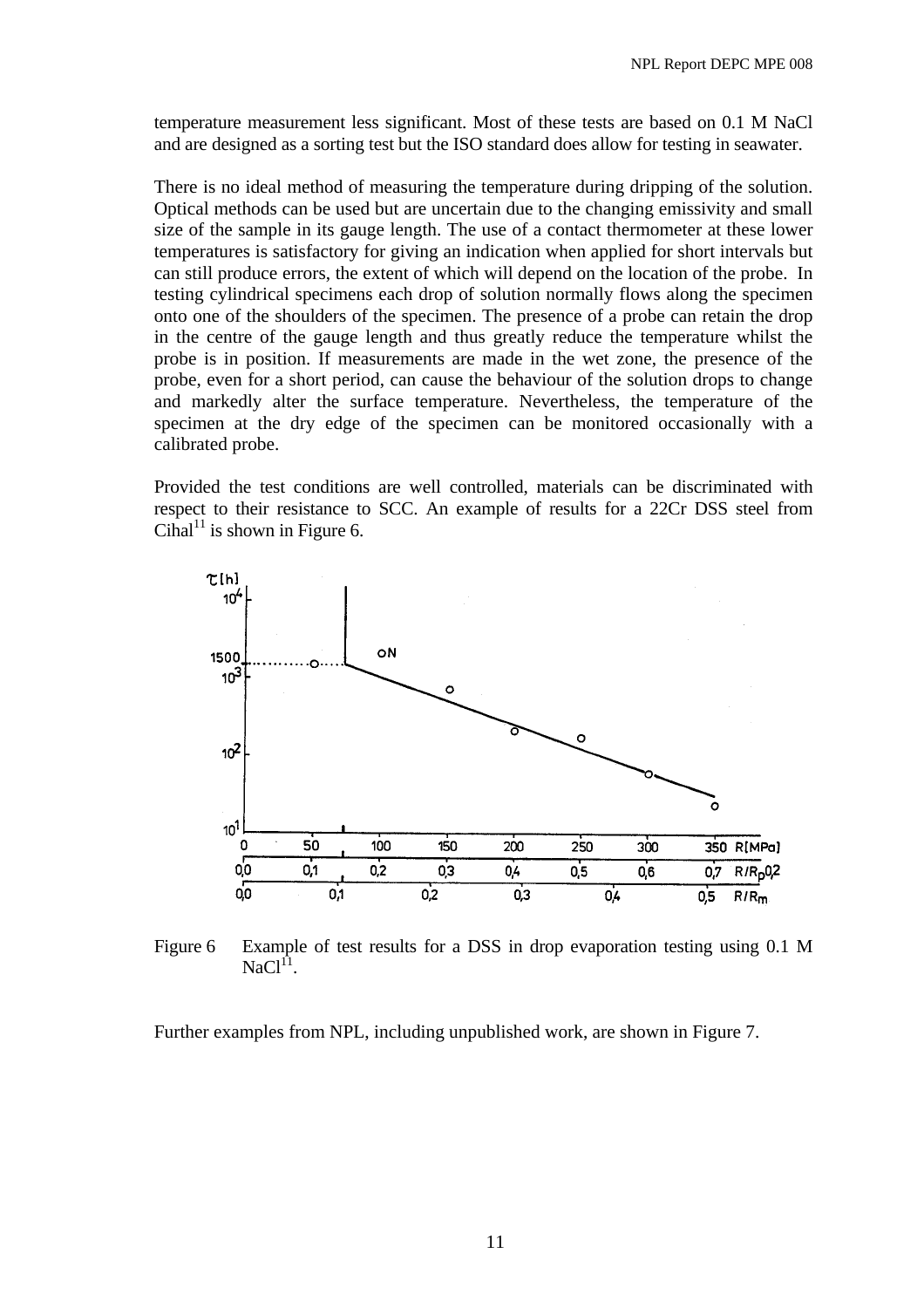

Figure 7. Results from drop evaporation testing at NPL on a 2304 DSS and a  $316$  L SS<sup>12</sup>

There can be a significant spread in the time-to-failure near the threshold stress. Such scatter is to be expected in the approach to threshold and is apparent also in corrosion fatigue studies. Also, as localised corrosion is a likely precursor of SCC under these conditions the statistical nature of this can be significant. Nevertheless, definition of the minimum stress at a specific failure time and discrimination between materials was readily possible as was distinction of different alloys as exemplified<sup>8</sup> also by Figure 8.



Figure 8. Ranking of materials by the drop evaporation test<sup>9</sup>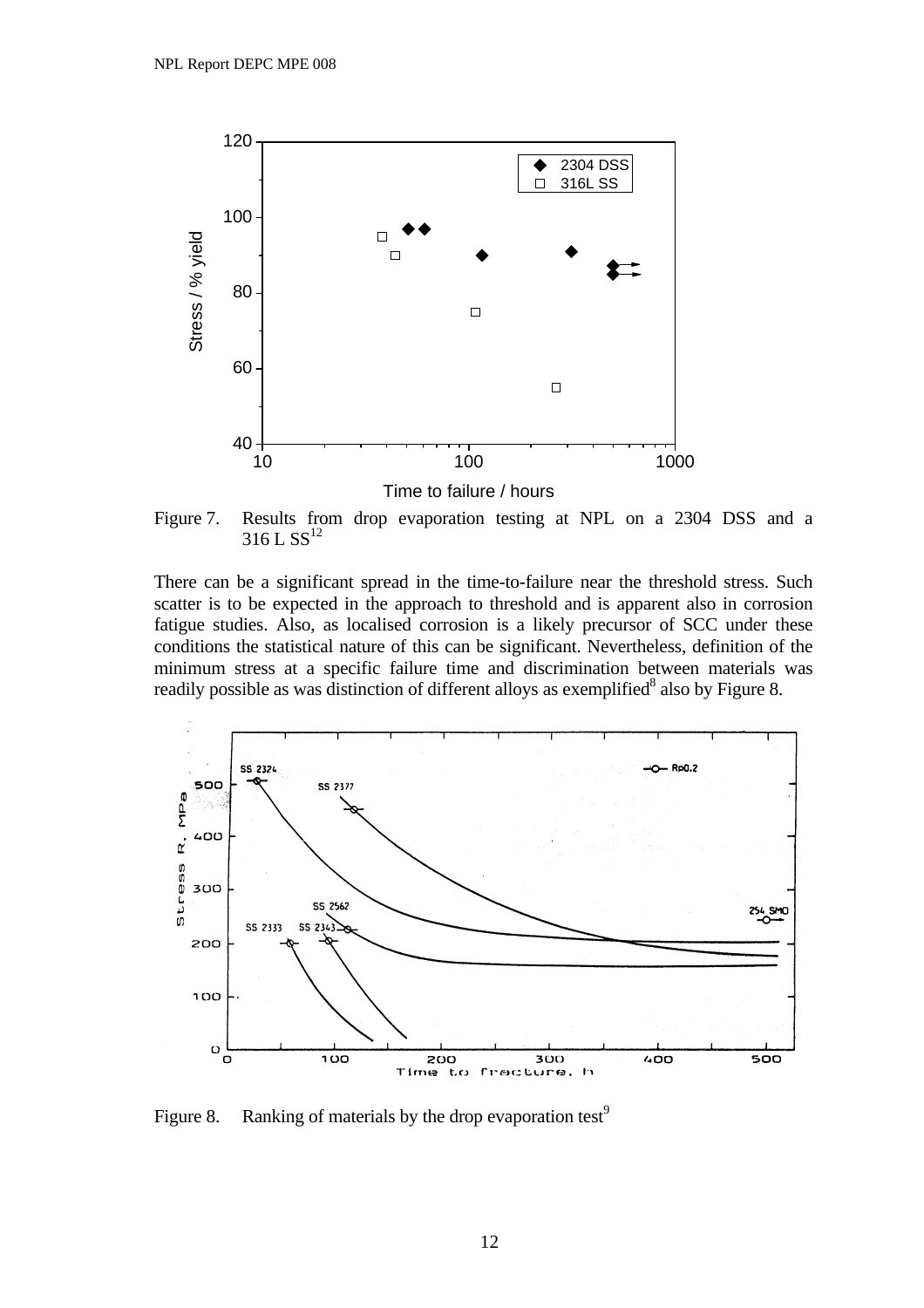These results indicate that the drop evaporation test when conducted with care can give internally consistent results. However, whilst repeatability in an individual laboratory should be achievable, reproducibility from one laboratory to another will depend critically on the specimen dimensions and will be quite different for cylindrical specimens compared with flat specimens and for specimens of different thickness, as this will affect the thermal mass.

The maximum exposure time in the Avesta work and in the ISO standard is set at 500 h. Of course this is arbitrary but since this is an accelerated test, there is need for a balance. The issue is whether no failure would occur at longer time at a lower stress level. If no pitting occurs then this is not likely. If pitting does occur, it is possible that with longer exposure time the conditions for the pit-to-crack transition may be met and a lower threshold obtained. Stress corrosion cracking does not occur in the immediate region of impact of the drop, which is continuously washed but close to the edge of the salt zone as the liquid spreads and dries out forming a significant crust.

Clearly for any fitness for purpose evaluation for topside application, it is essential to use seawater (albeit artificial seawater) and to restrain the maximum temperature to 130 °C. In addition to the possible difference in pH associated with concentration of seawater compared with 0.1 M NaCl, the nature of the salt layer will be different with more hydgroscopic salts and carbonates. This will lead to a different wetting and drying cycle from that of the NaCl solution under equivalent test conditions.



This is exemplified by the data<sup>14</sup> of Figure 9.

Figure 9 Temperature trace at 40 mins (a) and 5 hours (b) after start of the test with seawater dripped onto a  $C$ -ring<sup>14</sup>.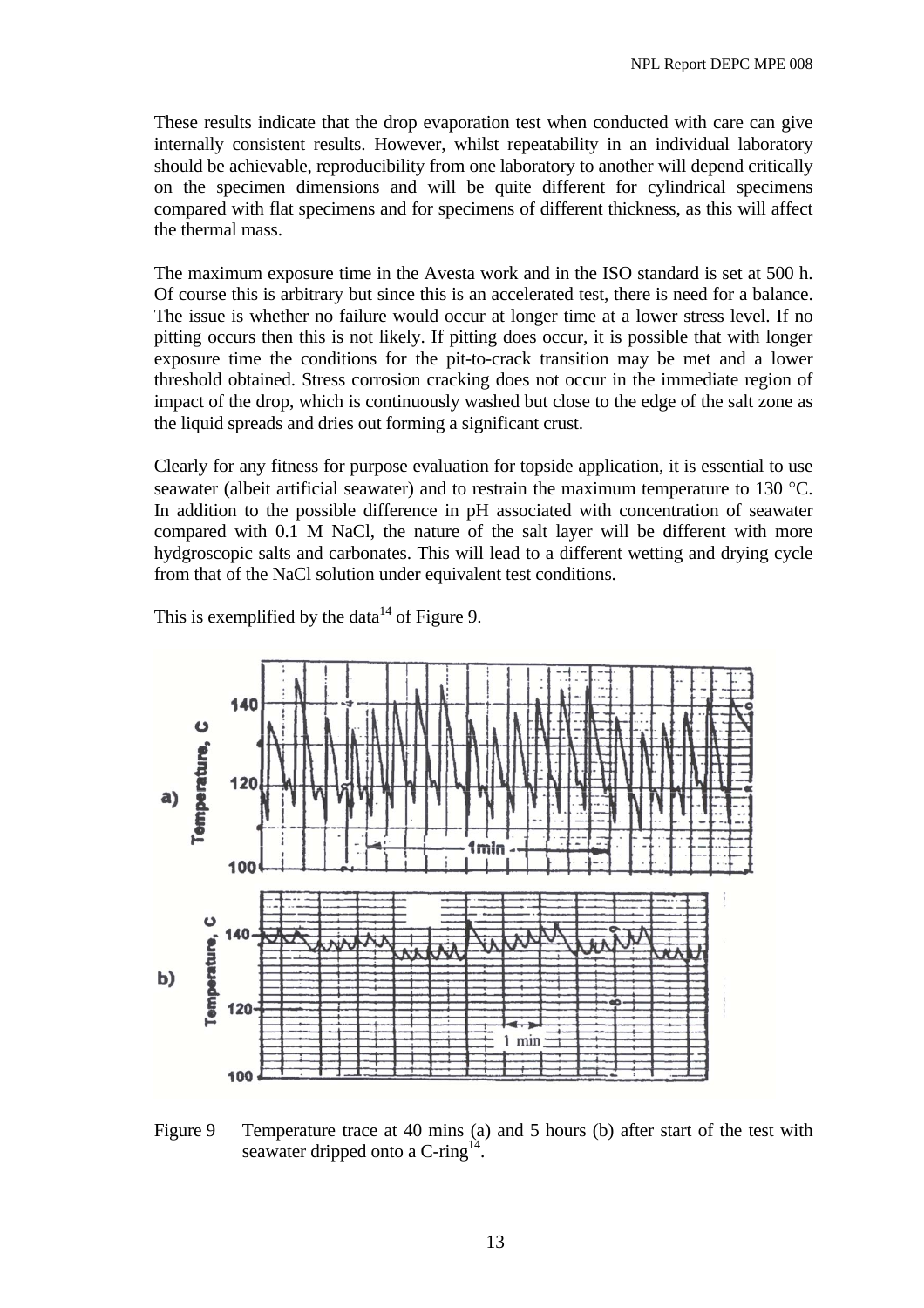The measurements were made using a C-ring test as shown by Figure 10.



#### Figure 10. Drop evaporation test on C-ring with cooling water used to control the temperature gradient $^{14}$ .

Measurement of temperature beneath the specimens is not ideal, though the authors are commended for trying to determine the distribution. It would have been useful to have attached one thermocouple on the wetted surface at least transiently.

Here, as the salt layer builds up, the system did not appear to dry out between each drop as the concentrated solution formed now begins to stabilise at the test temperature. The mean temperature correspondingly rises. It would have been informative to establish the time to dry out by allowing a longer interval between drops.

The authors had tested in both welded and unwelded conditions. In the former case, failure occurred about 2 mm from the fusion line. It was suggested that the increased thickness of the weld itself led to a lower stress at the weld itself. Thus, the test would give no insight as to the role of weld microstructure with respect to SCC susceptibility. The lower corrosion resistance of the welded UNS S31803 and UNS S32760 was assumed to be related to oxidation of the surface during welding, favouring initiation of localised corrosion.

#### 2.2.1.3 *Continuous feed evaporation*

The distinction between this approach and that of drop evaporation is the continuous supply of seawater to the hot tensile specimen. This can be achieved by the wicking method<sup>15</sup> or by directly pumping solution on to the specimen at a controlled slow rate. In both cases the effective supply rate of solution is controlled to ensure evaporation, with salt deposits forming a short distance form the source.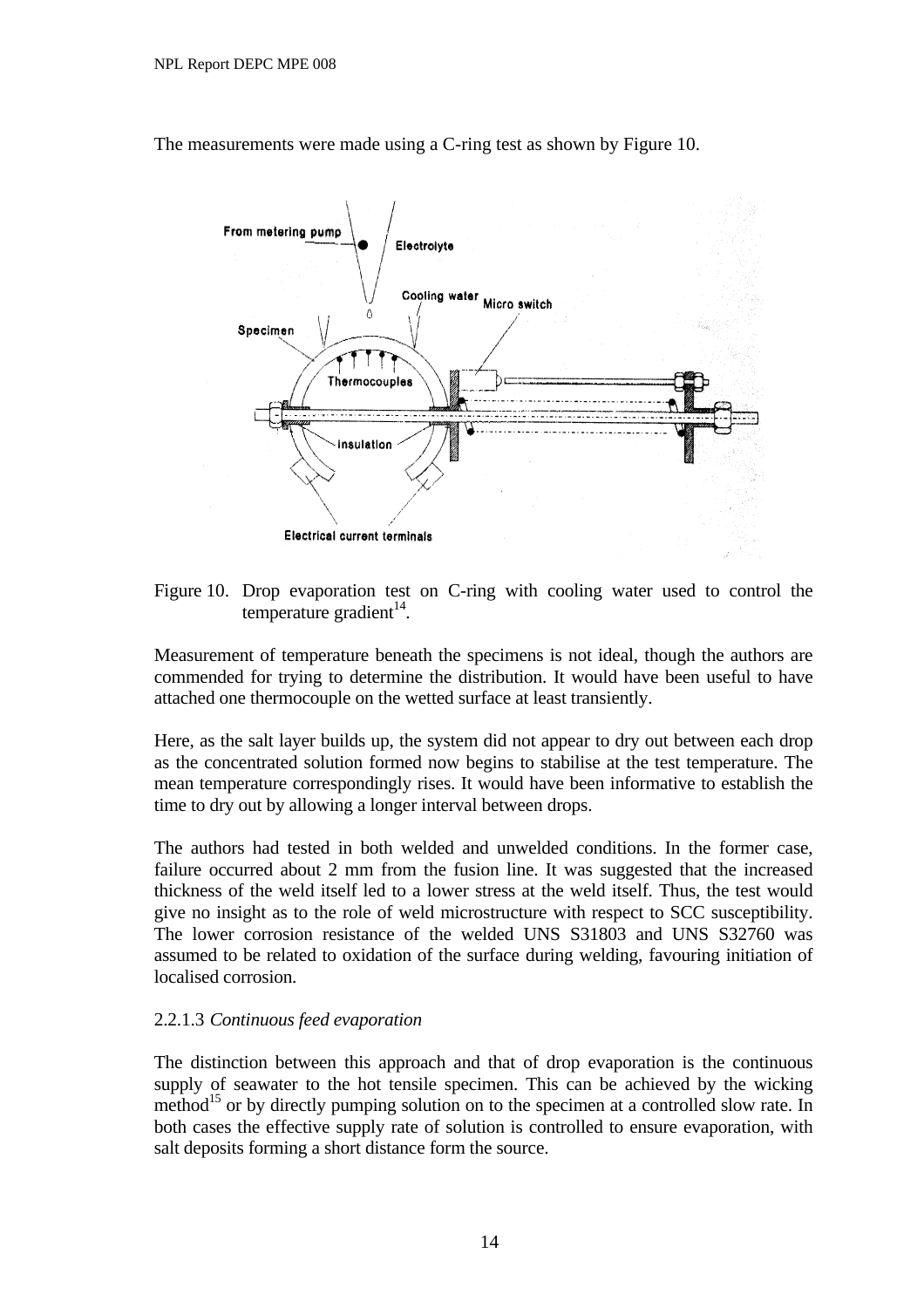Directly pumping the solution onto the specimen using a peristaltic pump with very low flow rate of 2.6 ml/hour was explored briefly at NPL. The glass tube or PTFE tube was mounted above a horizontally loaded tensile specimen and in constant contact at the midpoint of the gauge length. This method was observed to give more consistent behaviour in terms of temperature fluctuation than the drop method (unpublished work).

The wicking method forms a part of ASTM C692-00. The method consists of using a wick of glass wool to draw a chloride ion solution containing 1500 ppm chloride up to the surface of a heated U-bend specimen of the alloy being evaluated. The latter specimen form is not the key issue here, just the wetting method. The standard states that the level of the solution should be approximately 1/2" (12.7 mm) below the bottom of the stressed specimen. The wicking solution (1500 ppm chloride ion) is replenished daily to maintain a relatively constant liquid level. In the particular standard, it is specified that the specimen temperature is controlled to the local boiling point  $\pm 6^{\circ}$ C but with no indication as to where the temperature sensor is located.

The disadvantage of the wicking method is the lack of control of the flow rate of the solution on a continuous basis so that overnight the temperature can rise significantly because of the fall in water level. Direct slow pumping would seem preferable if a continuous feed were considered preferable to the dripping method.

#### 2.2.1.4 *Other methods*

Jargelius-Pettersson et al<sup>5</sup> used an atomising spray nozzle that was directed at a slow strain rate specimen heated to 150 °C (Figure 11). With intermittent spraying (1 s spray followed by 20 s recovery period) with 1% NaCl, the temperature cycled from about 90 °C to 150 °C with a period of 21 s. A stress fluctuation of about 20 MPa induced by thermal cycling was noted. No such measurements were reported for the drop evaporation test but since the temperature range is less for the latter with 6 drops per minute, it would be less significant.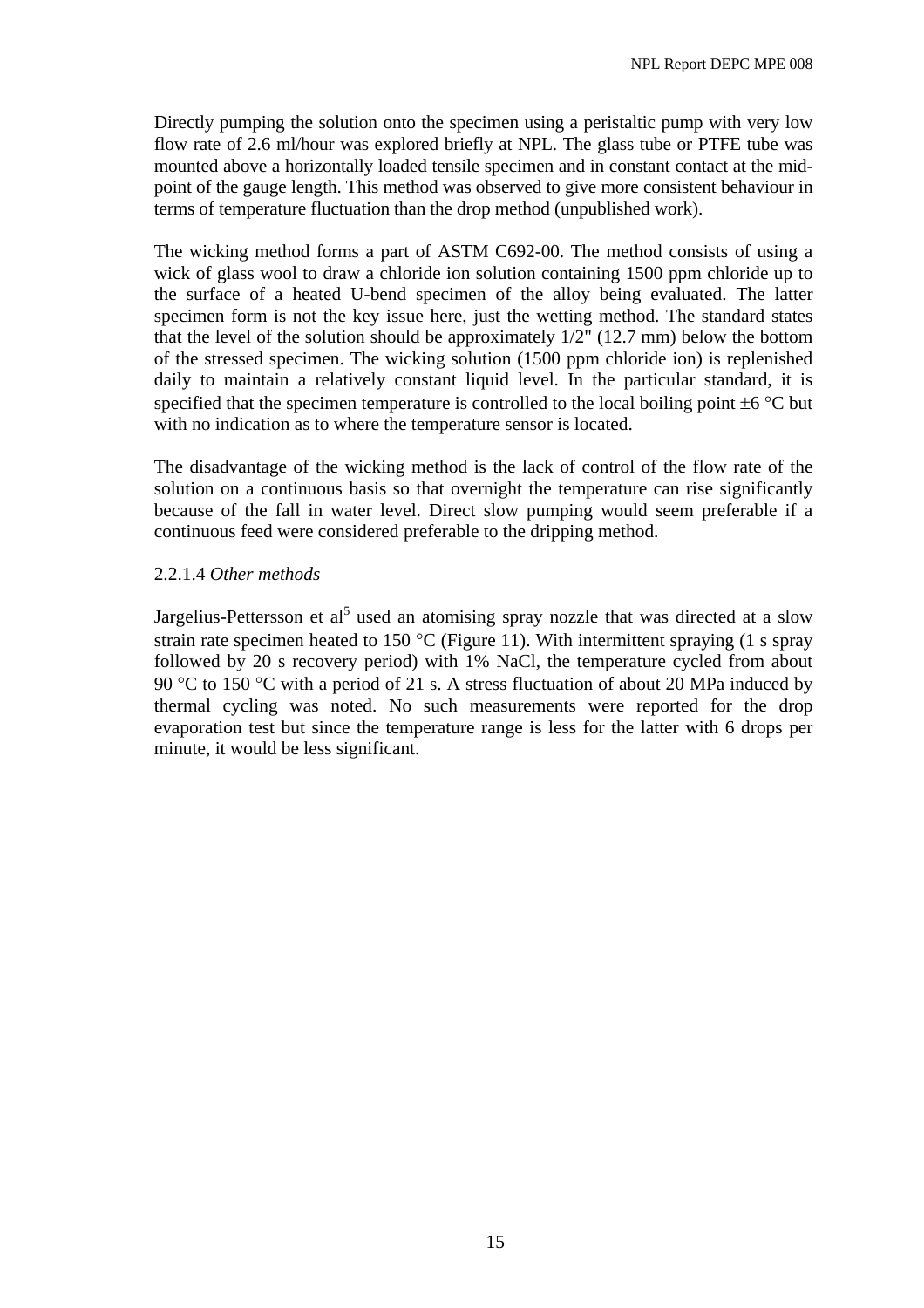<span id="page-19-0"></span>

Figure 11. Slow strain rate testing of heated specimen subjected to intermittent spraying<sup>5</sup>.

#### **3 DISCUSSION**

#### 3.1 GENERAL

In relation to completion brines, testing is comparatively straightforward with the only issue being that of defining and controlling the concentration of oxygen. As indicated above, for autoclave testing, the maintenance of a controlled oxygen level is best achieved by using a mixed gas, with the appropriate level of oxygen, and a pressure release valve on the outlet side of a condenser set so that there is always a regular throughput of gas. Testing at ambient pressure conditions is straightforward but with care to avoid unintentional uptake of oxygen.

The more significant challenge is assessing how best to test under evaporative conditions. Here, the major differences in approach arise in the context of submerging the test specimen in simulated concentrated solution deemed to form at the metal-solution interface versus some means of directly inducing evaporation by dropping or spraying a salt solution onto a heated specimen. Most studies have focused on seawater or NaCl, rather than formation waters and mainly using NaCl.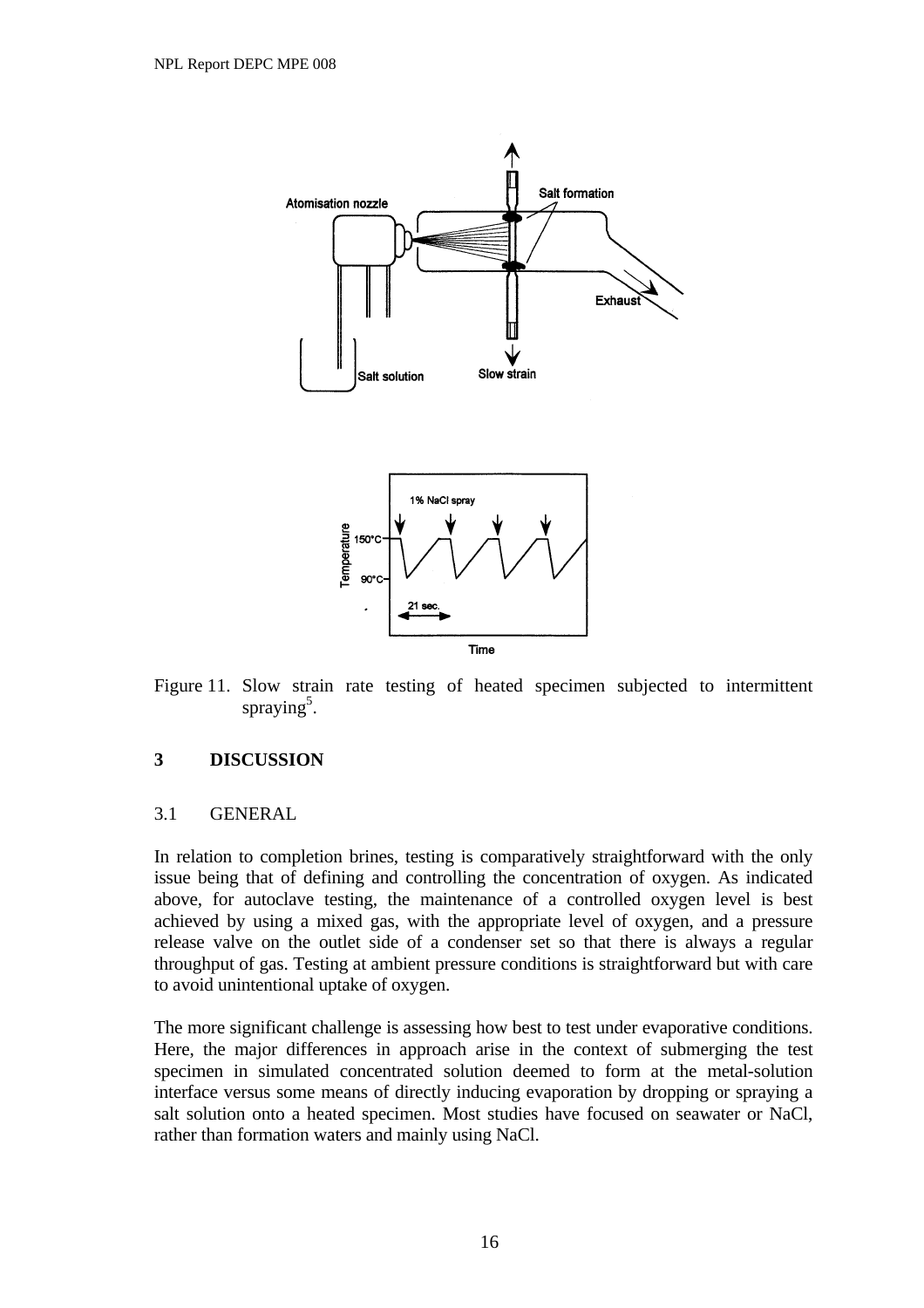The distinction with seawater, relative to NaCl is the lower pH that can be obtained if the  $Mg^{2+}$  concentration increases significantly, calcareous deposits, the hygroscopic nature of the precipitated salts of the cations, and the higher boiling point of the concentrated fluid formed on the metal surface. Thus, in assessing the performance of materials for service, it would be deemed a more relevant environment, although the indications from testing are that ranking of materials is similar. The key issue is whether to test in submerged conditions vs an evaporation system.

Drop evaporation with seawater led to a build up of product, with uncertainty as to whether the solution dried out between drops. The mean temperature also rose. Presumably in the latter case this reflects retention of hot liquid and a consequent damping of the effect on the metal temperature of further drops. The issue for the concentrated solution is the pH to be expected. It may seem apparent that it will be low because of the high concentration of  $Mg^{2+}$  ions but this ignores the dynamic effect of the corrosion reaction, which would tend to raise the pH due to cathodic consumption of hydrogen ions and reduction of oxygen, and the solution chemistry cycling induced by the drop process. In the latter case, the oxygen concentration on addition will be that of the ambient temperature drop and far greater than the equilibrium value at temperature. Hence, the chemistry will be more "dynamic" than that of the fully immersed situation. In the latter case there is a large reservoir of solution of low pH. Indeed it may be retention of the liquid salt phase for longer at a high temperature is the key factor in the drop evaporation case rather than the lower pH and the bulk solution approach may not reflect this.

Nevertheless, the advantage of submerged testing is that the conditions are readily definable. However, what concentration to test at seems a little arbitrary. It is also a concern whether simply evaporating off water in a beaker type test is equivalent to the process on a heated surface because of the possible role of reactions, as discussed above, in affecting the pH and precipitation processes including the higher than equilibrium oxygen concentration. There is a concern about activating crevice attack at the loading points in the fully immersed case but that does not seem to have been significant.

The net conclusion for the seawater studies would seem to be that the fully immersed conditions gives less scatter than the drop evaporation test (based on one study!) but with the same ranking of materials. There was an indication that the submerged specimen test was more severe. The effect of oxygen level was not assessed, the focus being on replicating external SCC rather than internal SCC.

Of the evaporation tests, there is the issue of dropping the solution onto the specimen, feeding it directly at a slow rate to the surface, spraying it on, or using the wick test. The wick test is the least satisfactory as the supply rate is not well controlled but can fluctuate as the level fluctuates. In principle this could be balanced by automatic maintenance of water level but it has no clear advantage over the drop test or the continuous feed test. The drop test can give satisfactory results provided the drop rate is maintained constant and the procedure adopted to avoid overheating of the specimen. Anecdotal reference to scatter is sometimes quoted. However, the evidence of the studies reported above is that it can be controlled but recognising that on the approach to threshold stress, large variations in time to failure are inevitable and are apparent in other studies.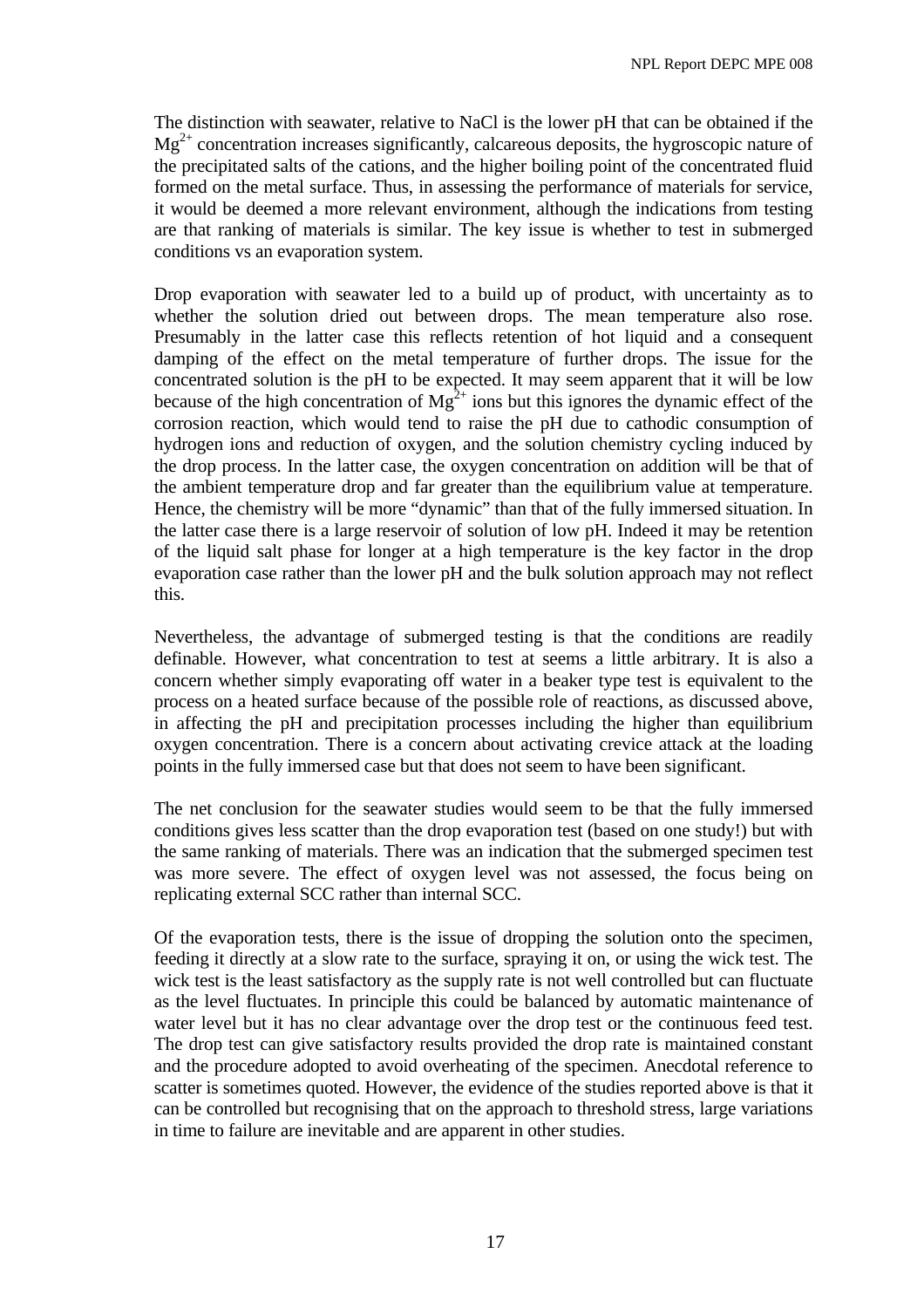<span id="page-21-0"></span>The spray method would need to be tested over a long period to ensure no salting out in the nozzle and subsequent blockages. Our own experience at NPL suggested problems of this kind in longer term testing but we did not explore this fully and it is feasible this could have been resolved. If working correctly it should result in a more uniform distribution of fluid to the surface and of temperature. Measuring the surface temperature presents more problems in this case.

Testing in evaporative conditions internal to the topside piping or downhole tubing presents the same issue of whether to test in a submerged simulate concentrated environment or under evaporative conditions. The challenge with the latter is that the vaporisation may be due to a pressure drop so there is not the same temperature cycling effect associated with a cold fluid on a hot surface. Controlled cyclic variation of such a pressure fluctuation would present a challenge and it may seem preferable to test under submerged conditions in this case with the appropriate partial pressure of gases. The degree to which the solution should be concentrated then needs to be resolved. In this case, the effect of oxygen concentration needs to be evaluated as has been reported previously by Huizinga et al<sup>6</sup>. An alternative approach is to devise an alternate immersion test with the metal temperature and solution temperature fairly similar. The partial pressure of gas has to be well maintained.

The reported observation in the HSE report<sup>1</sup> of a significant effect of oxygen even at low concentrations is interesting because it might be anticipated that if the solution were acidic, the role of oxygen would become marginal. It may be the case that the role of oxygen as a cathodic reactant is less significant than its influence on the nature of the oxidation states of the corrosion product and the characteristics of the oxide film (see below). Electrochemical studies combined with SCC measurements would be pertinent.

It is evident from the above that on the whole ranking of the materials is in general terms consistent for the different testing approaches. All of the tests are accelerated with respect to exposure conditions and the materials can be made to fail depending on the approach to testing. For example, at  $130\text{ °C}$  in a simulated concentrated seawater, failure of the 22 Cr and 25 Cr DSS occurred in about 10 hours or so. The issue then is which test could be considered to most effective for qualification purposes and what the qualification criterion should be. Also, to what extent can intermittent damage be tolerated.

To resolve both aspects we need to understand more about the actual water chemistry and the cumulative damage process under conditions that reflect more realistically the transient nature of the exposure process. However, in parallel with this there is a need to look more carefully at the test specimens and in particular evaluation of welded specimens for topside application.

# 3.2 ROLE OF OXYGEN

The solubility of oxygen decreases with temperature, but is not affected by salt concentration at a specific temperature. The solubility must be considered in assessing the effect of temperature and in comparing boiling solutions of different salts, which will be at somewhat different temperatures.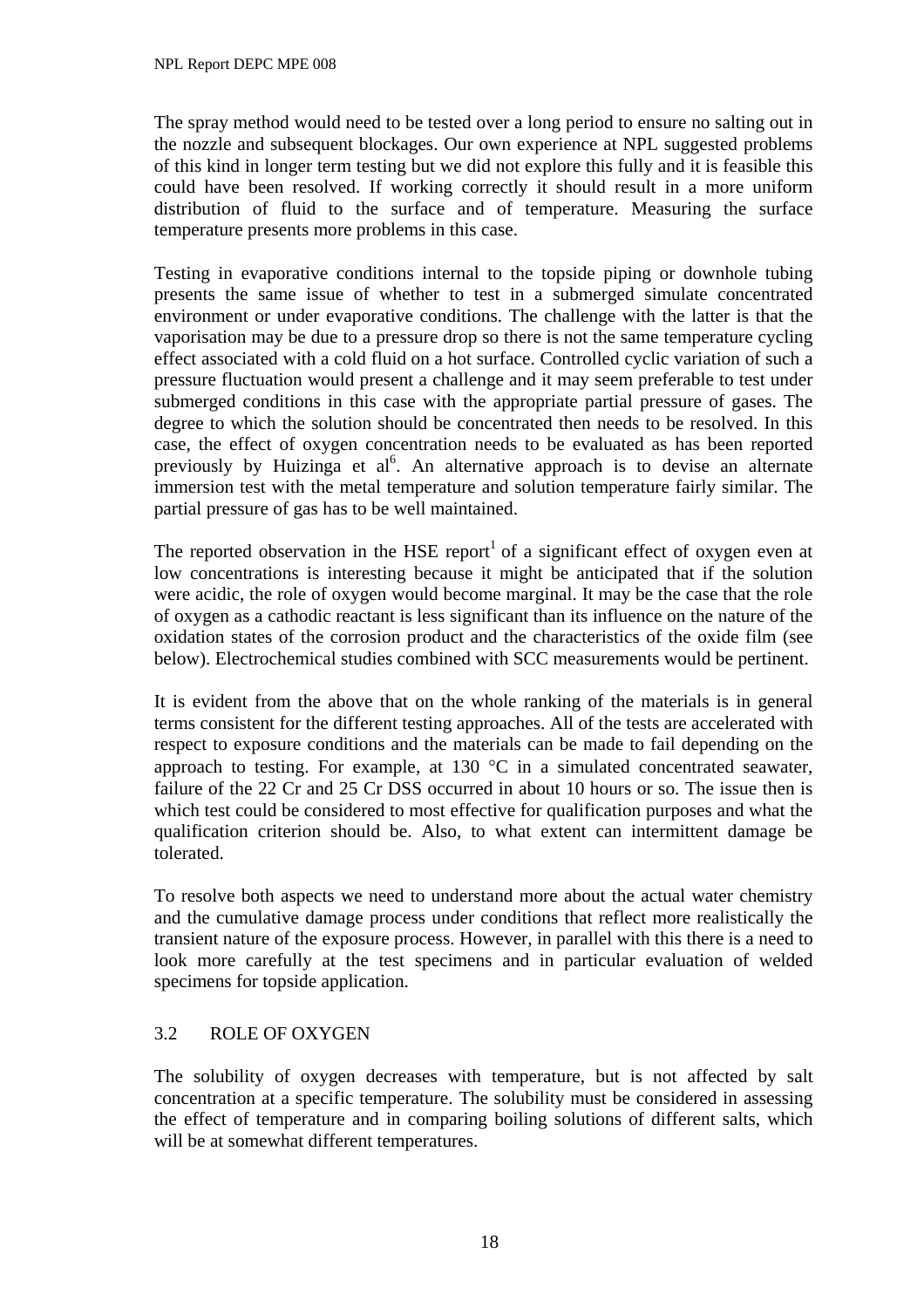The role of oxygen in stress corrosion cracking in concentrated salts is often confusing because of lack of measurement of actual values of oxygen in solution and of the corrosion potential. Oxygen can influence the potential directly as a cathodic reactant or indirectly by oxidising ferrous ions to ferric ions. In the latter case, there are two consequences: the ferric ions can be reduced to ferrous ions, thereby providing a cathodic reaction that does not involve the oxygen directly (though there is no net gain in cathodic reactivity); the ferric ions can hydrolyse to generate a lower pH. The hydrolysis constant for ferric ions is very much greater than ferrous ions and at low concentrations can significantly lower the pH. For example, a very carefully prepared solution of saturated FeCl<sub>2</sub> in extremely low oxygen conditions will give a pH of about 4. Moderately low levels of oxygen (values uncertain), which can easily develop in conventional deaeration, where additional precautions are not taken, can result in a pH of about 1. Of course this will be supported further by hydrolysis of  $Cr^{3+}$  ions from dissolution of the DSS. This lowering of the pH can enhance initiation and stabilise local attack and possibly more general active corrosion. Local acidity in salt layers may explain the behaviour at low concentrations of  $oxygen<sup>1</sup>$ , associated with internal formation waters, though this needs verifying. However, if the concentrated chloride solution is sufficiently acidic oxygen may not be a necessary factor.

In terms of cathodic reactions, we may have reduction of oxygen, reduction of ferric ions and reduction of hydrogen ions all deriving from the supply of oxygen. The significance will depend on the nature of the chloride. Cottis and Newman<sup>16</sup> suggest that with boiling  $MgCl<sub>2</sub>$  the role of ferric ions may be assumed to have less significance because of the dominant effect of hydrogen on reduction associated with the lower pH – assuming that indeed the pH is sustained constant in the test.

As indicated previously, the pH of  $MgCl<sub>2</sub>$  at 4 M concentration is about 4 at ambient temperatures. The quoted values<sup>7</sup> of 1.6-2.5 for a similar solution at 100 °C are unlikely to be meaningful and may be an experimental artefact. It is still feasible that oxygen could have an effect.

Now consider the distinction between a fully immersed condition and a drop evaporation condition.

Under evaporation conditions, a salt film will form. The consequence of this is that we have then an underdeposit situation. The restricted mass transport for metal ions in the thin liquid layer will encourage concentration of the dissolving metal solution that will act as a precursor to local attack and cracking. Furthermore, consider the situation just before dry out. The liquid layer will be thin, perhaps enhancing oxygen replenishment from the air because there is a reduced thickness of liquid and hence a smaller diffusion layer thickness. In addition to any effect on the cathodic reduction of oxygen, any ferrous ions will be oxidised because the oxygen is passing through a solution layer with dissolved metal cations en-route to the surface. The solution pH may then be reduced quite considerably in locations where the ferrous ion concentration is high. There may be regions of acidity and alkalinity depending on the balance of reaction processes. In the drop evaporation test, the addition of fresh aerated solution in the sequential drop will dilute the solution on the metal surface somewhat but of course will maintain the surface wet, thereby sustaining reaction, and introduce higher levels of oxygen associated with the lower temperature of the feed solution.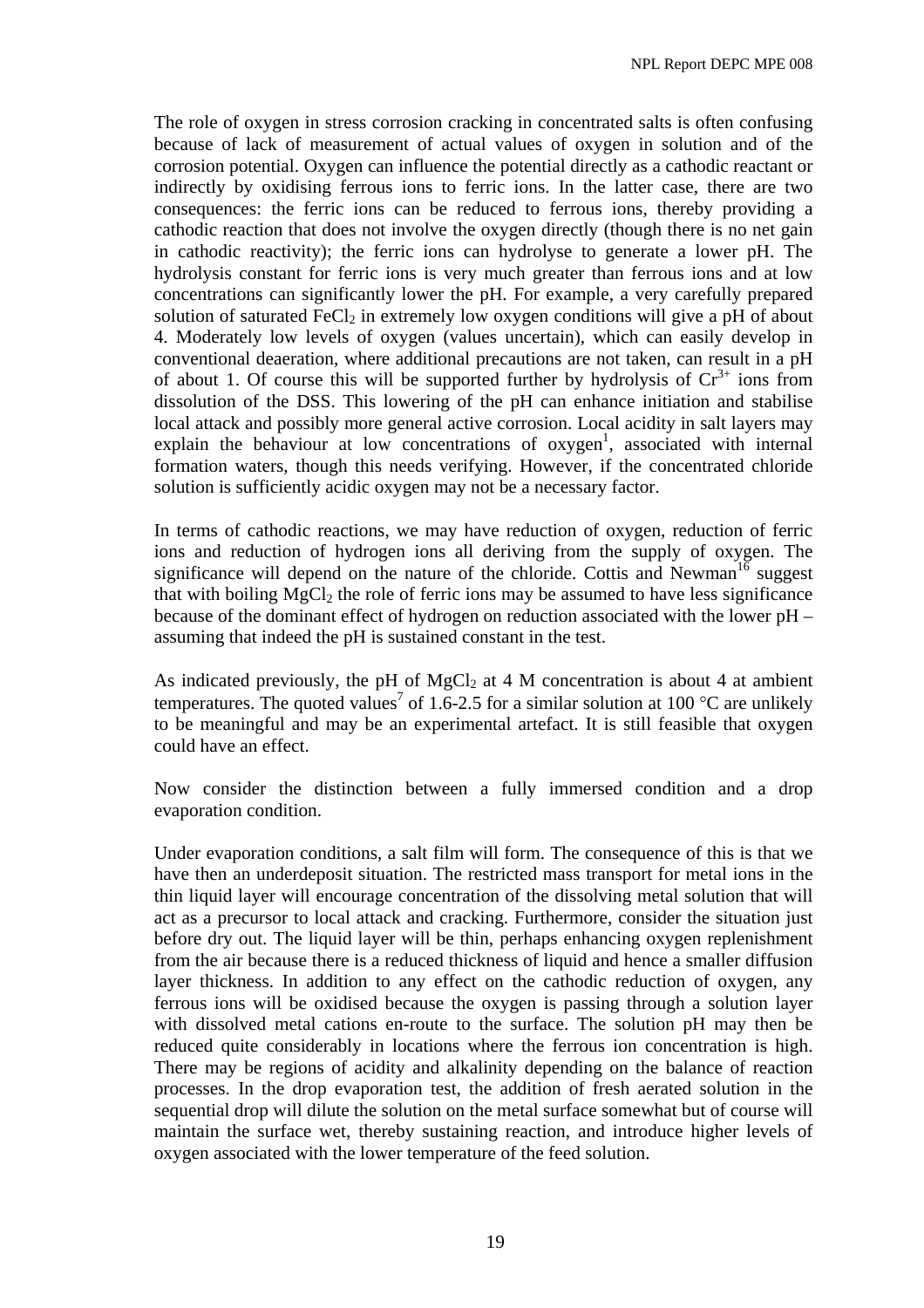<span id="page-23-0"></span>The contrast with testing in immersed solutions is that there is no representation of the heat transfer and of the build up of corrosion products. Fluid flow induced by thermal convection, boiling or forced flow will mix the solution at the surface more effectively so that metal ion build up may be less significant. The diffusion layer thickness for oxygen will be different and the possibility of generating low pH due to oxidation of ferrous ions less likely.

In the above discussion, the implicit assumption in relation to formation waters is that H2S has no influence That has to be validated and the possible role of oxygen reacting with  $H<sub>2</sub>S$  considered.

# 3.3 PRECURSOR OF SCC

In order to initiate a stress corrosion crack, film breakdown is essential. This can occur by localised attack in the form of corrosion pits or crevice attack or if the environment/temperature combination is very aggressive a form of active corrosion may ensue. At high enough stress levels in a sufficiently aggressive environment, strain induced film rupture may be the crack precursor. In all cases, the solution pH is a critical factor in addition to the chloride content and temperature. The observation of the failure in the HSE report<sup>1</sup> suggests that initiation occurred without much localised attack. It may indeed be the case that the change in film characteristics in the thin liquid layer, allied with dynamic strain associated with the high stress state or small thermal fluctuations, were sufficient to induced cracking.

# **4 CONCLUSIONS**

- Testing of the performance of materials in completion brines at elevated temperature is comparatively straightforward provided that there is control of the partial pressure of gases and no unwarranted ingress.
- For internal production fluids concentrated by pressure drops and vaporisation of the water phase, there is a need to consider the relevant partial pressures for testing purposes but there is also insufficient information to define the concentrated solution chemistry for a specific field chemistry. Unlike a seawater spray or dripping situation, temperature fluctuations would not be expected to be so important. However, the role of oxygen is less clear.
- In relation to external stress corrosion cracking of hot piping exposed to seawater, the adoption of concentrated seawater formed by evaporation of water makes laboratory testing of hot piping simpler. However, its relevance to service is unclear as it does not account for the dynamic processes associated with reaction kinetics and the role of deposits. The degree of concentration of the solution is also a little arbitrary. Nevertheless, it does rank materials effectively. The test is very aggressive with respect to the exposure conditions and failure occurs in a very short timescale at 130 °C.
- The drop evaporation method can give repeatable measurements when used with proper control of the variables and gives consistent materials ranking. It has more of the characteristics of service conditions provided that seawater is used. The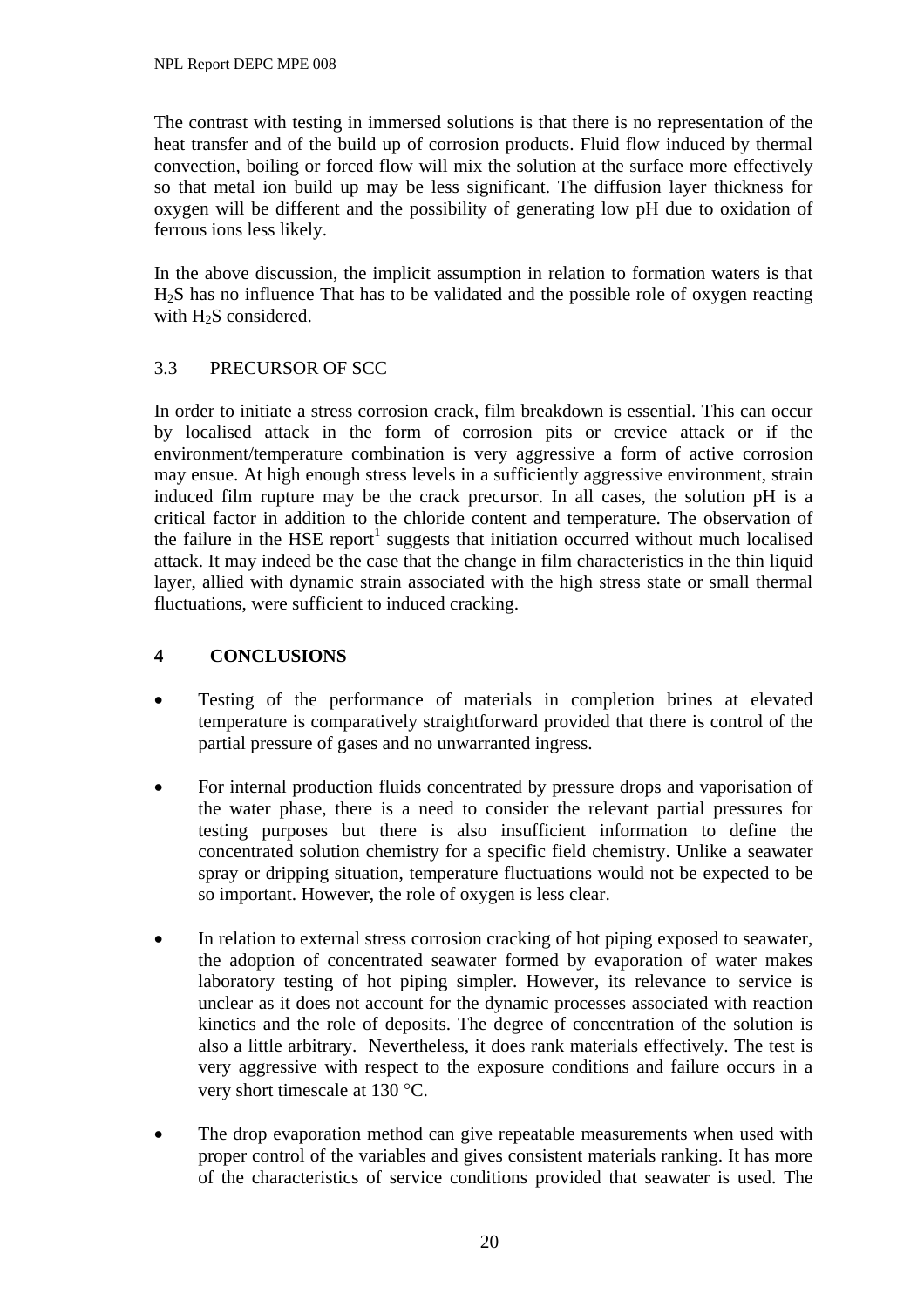<span id="page-24-0"></span>acceleration factor is the sustained regular supply to the specimen. However, most studies have used 0.1 M NaCl (which also gives good ranking) and there is insufficient range of studies in seawater to comment on repeatability. Nevertheless, the higher concentration of cations such as  $Mg^{2+}$  formed under evaporation conditions with seawater will lead to a higher boiling point of the liquid layer. This could mean slower drying out and higher mean temperatures in a drop test.

- There is no specific advantage of using a wick test. The current standard would result in a variable wetting rate because the reservoir level is allowed to decrease overnight. This could be modified. However, with modern pumps capable of delivering slow flow rates it would be better simply to have a continuous pumpdriven feed to the specimen with the end of the tube in contact with the surface but allowing the liquid to spread.
- The role of oxygen in thin liquid layers can be variable leading to enhanced reduction kinetics as the layer dries out because of a small diffusion layer thickness (important if in diffusion limited regime) or oxidation of ferrous ions with then increased acidity. The local acidity associated with hydrolysis of ferric ions could be an explanation for the impact of oxygen at low concentration at which its role as a cathodic reactant itself would seem insignificant.
- None of the tests simulating seawater exposure give a satisfactory basis for material qualification for service. There are no agreed qualification criteria and it is a matter of judgement for the user.
- The optimum way of testing of welds needs to be addressed.

# **5 ACKNOWLEDGEMENTS**

This work was conducted as part of the "Performance of Materials" programme, a joint venture between the United Kingdom Department of Trade and Industry and an Industrial Group comprising BP, Shell Exploration, KBR, PhillipsConoco, HSE, and Expert Metallurgy Services Limited.

#### **6 REFERENCES**

- 1. HSE Offshore Division Safety Notice 3/3003, Issue data: Dec. 2003.
- 2. A Leonard, 'Review of external stress corrosion cracking of 22%Cr duplex stainless steel, HSE Research Report 129 - ISBN 0-7176-2718-7
- 3. R. Mack, C. Williams, S. Lester and J Cassava, 'Stress corrosion cracking of a cold worked 22 Cr duplex stainless steel production tubing in a high density clear brine CaCl<sub>2</sub> packer fluid', Paper No. 02067, Corrosion 2002, Denver, NACE Int., Houston, TX., 2002.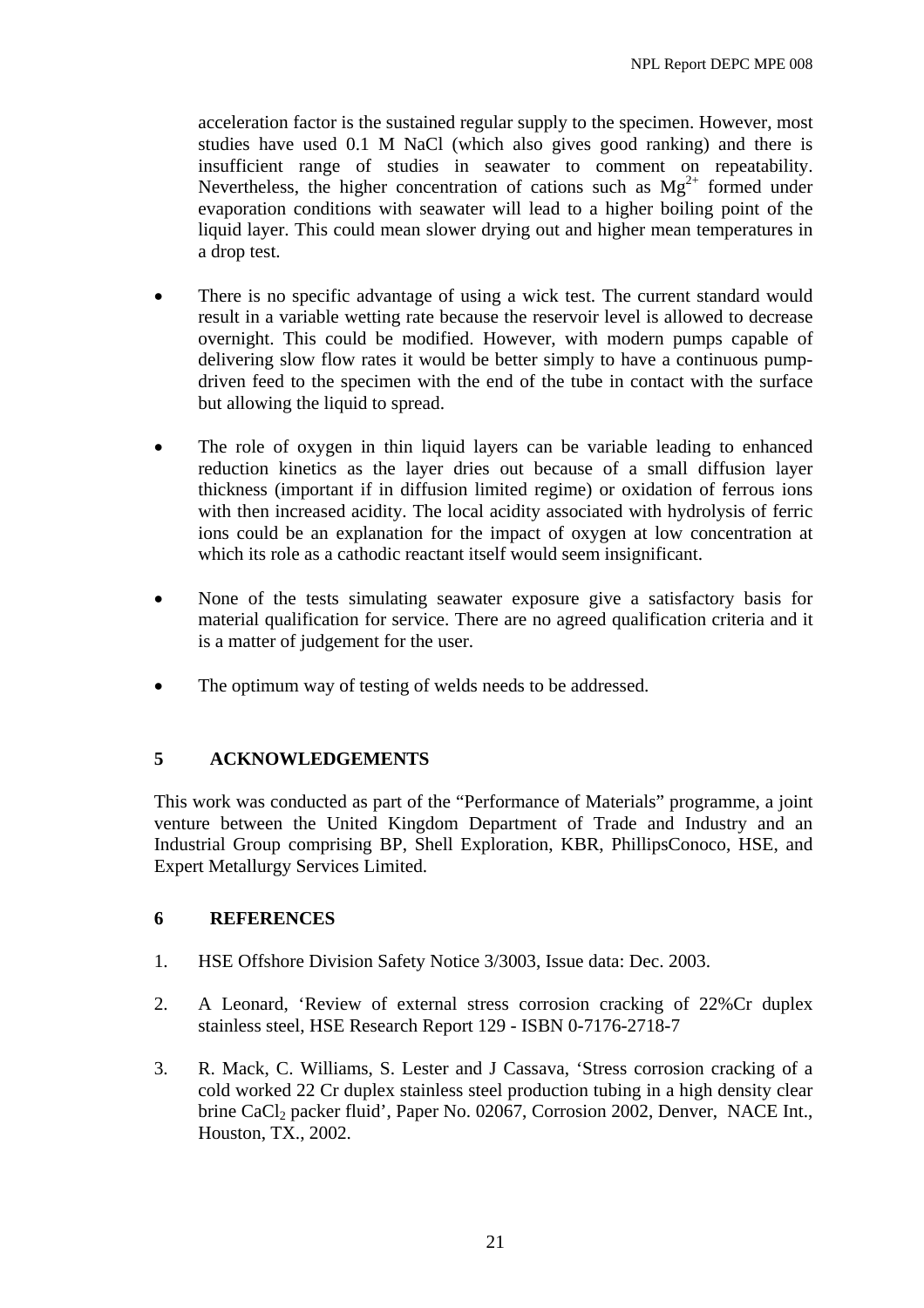- 4. Gemelin, Handbuch der Anorganischen Chemie, 1972, Max Planck Institute fur Anorganische Chimie
- 5. R.F. A. Jargelius-Pettersson, J. Linder and S. Hertzman, Ranking the resistance of duplex stainless steels to chloride-induced stress corrosion cracking, Paper no 025, Duplex Stainless steels '97, Stainless Steel World, KCL Publishing, 1998.
- 6. S Huizinga, B. McLoughlin, W.E. Like and J.G. de Jong, Corrosion 2003, Paper No. 03129, NACE Int., Houston, Tx, 2003.
- 7. J.M. Drugli and U. Steinsmo, 'Assessment of susceptibility to chloride stress corrosion cracking of highly alloyed stainless steel. Part II: A new immersion test method', Paper no. 194, Corrosion 97, New Orleans, NACE Int., Houston, Tx., 1997.
- 8. S. Henrikson and M. Asberg, Corrosion, 35 (1979) 429.
- 9. B.M. Svensson and T. Andersson, 'The drop evaporation test An accelerated test method for stress corrosion cracking of stainless steel in chloride media', Proc. 10<sup>th</sup> Scandinavian Corrosion Congress, Stockholm, 297, 1986.
- 10. 'Laboratory testing of iron- and nickel-based alloys for relative resistance to stress corrosion cracking in a sodium chloride drop evaporation system', MTI-5 Test method (Revised 1995).
- 11. V. Cihal, Werkstoffe und Korrosion, 43 (1992) 532.
- 12. P.E. Francis, A.J. Griffiths and A. Turnbull, "Development of an improved test method to measure stress corrosion cracking under evaporation conditions", Eurocorr '97, Trondheim, 1997.
- 13. ISO-15324:2000, Evaluation of stress corrosion cracking by the drop evaporation test.
- 14. U. Steinsmo and J. M. Drugli, 'Assessment of susceptibility to chloride stress corrosion cracking of highly alloyed stainless steel – Part I: Drop evaporation test method', Paper no. 193, Corrosion 97, New Orleans, NACE Int., Houston, Tx., 1997.
- 15. ASTM C692-00, 'Standard test method for evaluating the influence of thermal insulations on external stress corrosion cracking tendency of austenitic stainless steel', ASTM Int., West Conshoshocken, PA.
- 16. R.A. Cottis and R.C. Newman, Stress corrosion cracking resistance of duplex stainless steels, HSE Report, OHT 94 440, 1995.